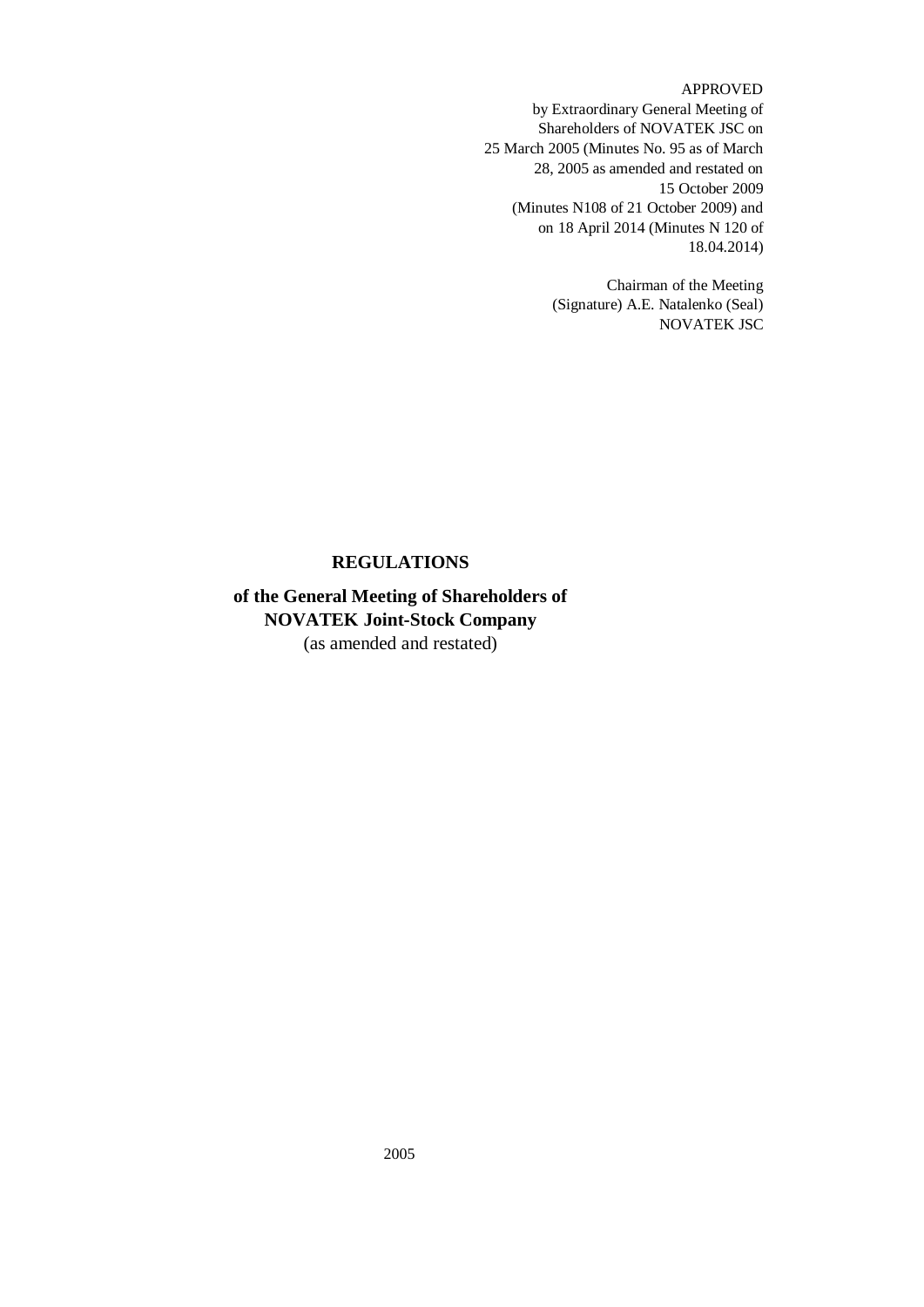# **1. General Provisions**

## **Article 1. Regulations on the General Meeting of Shareholders**

1. These Regulations ("Regulations") on the General Meeting of Shareholders of Novatek Open Joint-Stock Company ("Company") are made in accordance with the laws of the Russian Federation, Articles of Association of Novatek OJSC, and taking into account the provisions of the Corporate Code of Conduct recommended for use by the Central Bank of the Russian Federation.

*(the clause wording approved by the Annual General Meeting of Shareholders on 18 April 2014, Minutes N120 of 18 April 2014)*

2. These Regulations are approved by the General Meeting of Shareholders, and shall take force upon their approval, and apply to all of the General Meetings next to that at which these are approved.

3. These Regulations shall stipulate the procedure of convening, preparing, and holding General Meetings, procedure of forming the General Meeting's working bodies, and other issues related to the General Meetings.

4. The General Meeting shall be the Company's superior management body.

5. The General Meeting may adopt resolutions through simultaneous attendance by the Shareholders for discussing agenda issues, or by absentee voting (without simultaneous attendance by the Shareholders for discussing agenda issues and resolving on those put to the vote).

6. In accordance with the laws of the Russian Federation, the functions of the Counting Committee at General Meetings of Shareholders shall be performed by the Company's Registrar ("Counting Committee").

*(the clause wording approved by the Annual General Meeting of Shareholders on 18 April 2014, Minutes N120 of 18 April 2014)*

#### **2. Annual General Meeting of Shareholders**

# **Article 2. Dates and Place of Annual General Meetings of Shareholders**

1. The Company shall convene the annual General Meeting each and every year.

2. An annual General Meeting shall be convened not earlier than two months and not more than six months after the end of a financial year. The financial year shall be from 1 January until 31 December of the relevant calendar year. 3. The General Meeting shall be held in Moscow.

*(the clause wording approved by the Annual General Meeting of Shareholders on 18 April 2014, Minutes N120 of 18 April 2014)*

4. The Annual General Meeting may only be held in the form of a formal meeting (joint presence of shareholders). *(the clause wording approved by the Annual General Meeting of Shareholders on 18 April 2014, Minutes N120 of 18 April 2014)*

#### **Article 3. Issues to Be Resolved at an Annual General Meeting of Shareholders**

1. The following issues shall always be resolved at the annual General Meetings:

- Approval of the Company's annual reports, annual financial statements, including profit and loss accounts, distribution of the Company's profits *(inter alia,* payment (declaration) of dividends) or losses according to the performance results of a financial year;

- Election of the Board of Directors;
- Election of the Company's Internal Audit Committee; and
- Approval of a Company's external auditor.

2. Any other issues being within the powers of the General Meeting may also be resolved at the annual General Meetings, provided that such issues are included in the agenda in the manner prescribed by the law and Company's Articles of Association.

# **Article 4. Proposing Issues to the Agenda of an Annual General Meeting of Shareholders and Nominees to the Company's Bodies to Be Elected at the Annual General Meeting of Shareholders**

1. A Shareholder(s) holding in aggregate at least 2 per cent of the Company's voting shares may propose any issue to the agenda of an annual General Meeting and nominees to the Company's Board of Directors or Internal Audit Committee, provided however that the number of the nominees so proposed may not exceed the maximum number of members allowed by the Company's Articles of Association or other internal documents for any of the said bodies. The said Shareholder(s) may also nominate any person for election to the office of the Company's sole executive body.

2. The Shareholders' proposals of issues to the agenda of the annual General Meeting or proposals of nominees to the Company's bodies shall be received by the Company within 30 days after the end of the relevant financial year.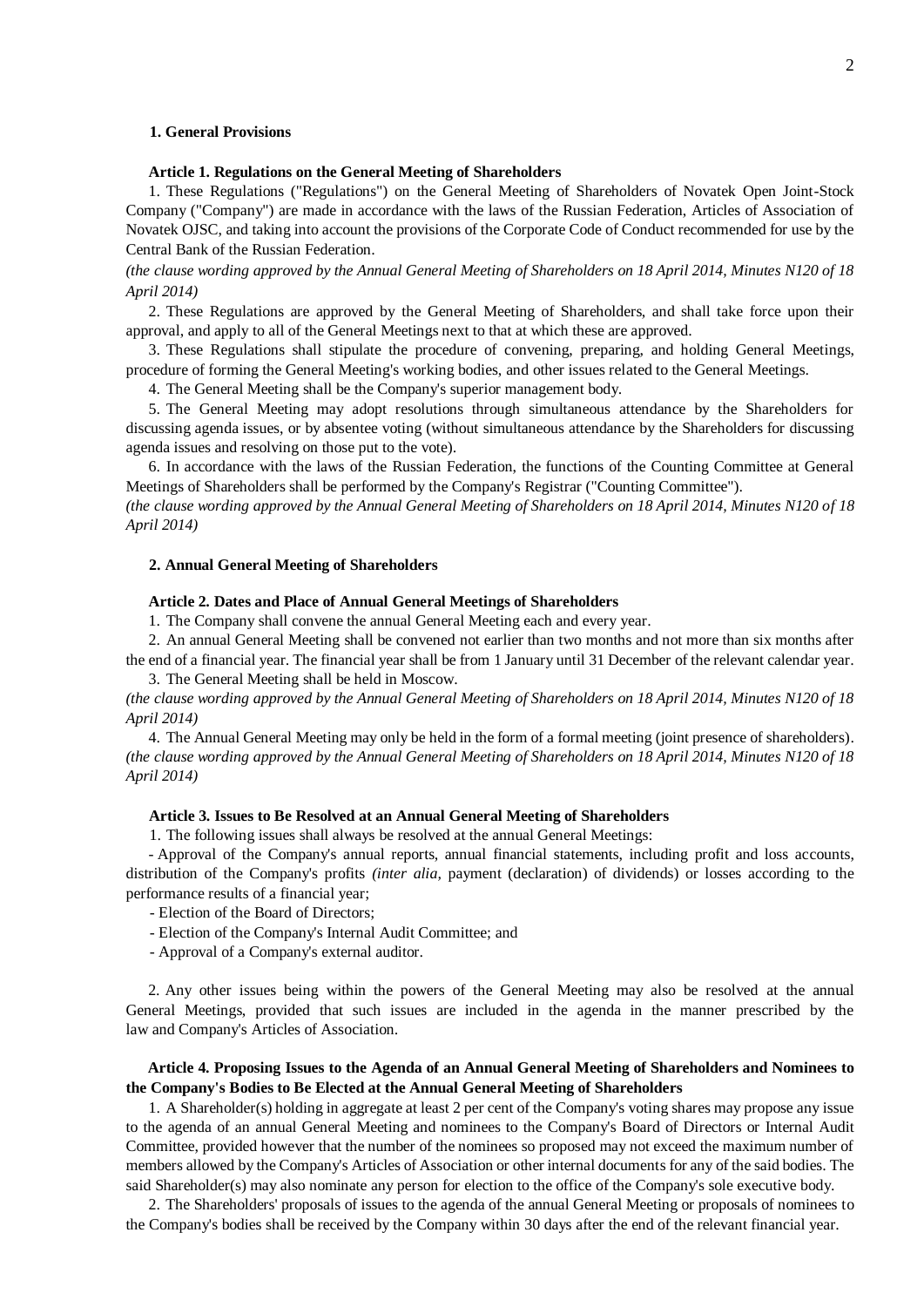3. The percentage of voting shares held by a Shareholder(s) proposing issues to the agenda of the annual General Meeting or nominees to the Company's bodies shall be determined as of the date when any of such proposals is made to the Company. Where, after such date, the percentage of the voting shares held by the Shareholder decreases to fall below 2 per cent of the Company's voting shares, the proposal nevertheless shall be deemed valid and shall be considered by the Board of Directors. No such proposal may be rejected on the said ground only.

A Shareholder proposing issues to the agenda of the annual General Meeting or nominees to the Company's bodies may provide the Company with an extract from the Register of Shareholders certifying that the Shareholder is holding the relevant quantity of the Company's voting shares as of the proposal date.

4. A Shareholder's (Shareholders') proposal of issues to the agenda of the annual General Meeting or nominees to the Company's bodies shall be made in writing. No oral proposal shall be accepted or considered.

5. A proposal of issues to the agenda of the annual General Meeting or a proposal of nominees to the Company's bodies shall be signed by the Shareholders making such proposal.

Where a proposal of issues to the agenda of the annual General Meeting or nominees to the Company's bodies states that the proposal is made by more than one Shareholder, but such proposal is signed by not all of such Shareholders, the proposal shall be deemed made by the Shareholder(s) who signed this. The Board of Directors shall consider such proposal and may not reject the same on the ground that this is not signed by all of the Shareholders mentioned in the proposal.

Where a proposal of issues to the agenda of the annual General Meeting or nominees to the Company's bodies is signed by a Shareholder's representative, the proposal shall be accompanied by a power of attorney stating the relevant authorizations, or by any other documents authorizing the representative to act on behalf of the Shareholder.

Where any such power of attorney is issued under the power of substitution, it shall be required, in addition to such power of attorney or its copy, to provide the power of attorney (or its copy) under which the first power of attorney was issued.

The powers of attorney shall be executed in accordance with the requirements imposed by Clauses 4 and 5, Article 185 of the Russian Federation Civil Code, or certified by a notary public. Where a copy of the power of attorney is provided, such copy shall be certified by a notary public.

6. A proposal of issues to the agenda of the annual General Meeting, or a proposal of nominees to the Company's bodies shall state the name(s) of the proposing Shareholder(s) and the quantity and category of shares held by them.

Where a proposal of issues to the agenda of the annual General Meeting, including a proposal of nominees to the Company's bodies, contains incorrect data on the quantity or category of shares held by a Shareholder who signed the proposal, but the Board of Director discovers that the Shareholders who signed the proposal were, as of the proposal date, holding at least 2 per cent of the Company's voting shares, the relevant issues shall be included in the agenda of the annual General Meeting.

# **Article 5. Specific Requirements to a Proposal of Issues to the Agenda of an Annual General Meeting of Shareholders**

1. A written proposal of issues to the agenda of an annual General Meeting shall contain the wording of each issue proposed, and may also contain the wording of resolutions on each such issue proposed.

2. Each proposal of issues to the agenda of the annual General Meeting shall be considered by the Board of Directors separately.

The Shareholders shall be deemed to make a joint proposal of issues to the agenda of the annual General Meeting, provided that they have signed the same proposal.

For an issue to be included in the agenda of the annual General Meeting, it shall be required that at least one proposal to include such issue in the agenda is signed by the Shareholders holding the quantity of the Company's voting shares required by law.

3. The Company's Board of Directors may not change the wording of any issue proposed by the Shareholders to the agenda of the annual General Meeting, or the wording of any resolution on such issues.

# **Article 6. Specific Requirements to a Proposal of Nominees to the Company's Bodies to Be Elected at an Annual General Meeting of Shareholders**

1. The number of nominees listed in the same proposal of nominees to the Company's bodies may not exceed the maximum number of members allowed by the Company's Articles of Association or other internal documents for such bodies. Where the same proposal lists the nominees the number of which exceeds the maximum number allowed by the Articles of Association for the relevant body, the number of nominees not exceeding the maximum number of such body, as determined in the Regulations on the

Company's Board of Directors, shall be considered. In this case, the nominees listed first in the proposal of nominees to the Company's bodies shall be considered.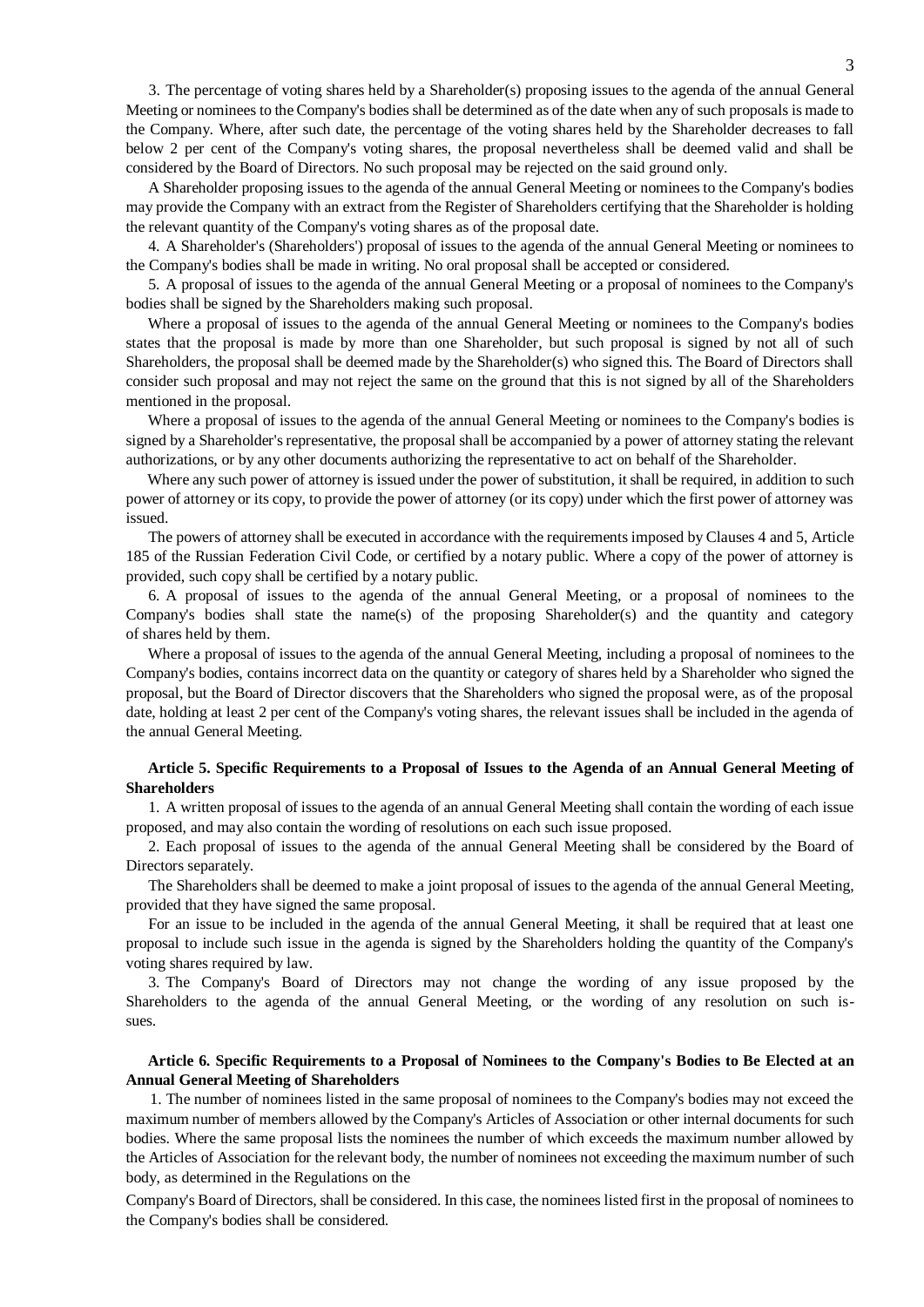2. A proposal of nominees shall state the body to which the nominees are proposed to be elected, and data on the nominees as stipulated by the Company's Articles of Association and/or internal documents.

*(the clause wording approved by the Annual General Meeting of Shareholders on 18 April 2014, Minutes N120 of 18 April 2014)*

3. Each proposal of nominees to the Company's bodies shall be considered by the Board of Directors separately. For a nominee to be included in the list of nominees for election to the Company's bodies, it shall be required that at least one proposal of such nominee is signed by the Shareholders holding the quantity of the Company's voting shares required by law.

Where a nominee is listed more than once in the same or in more than one proposal of nominees to the same Company's body, such nominee shall be deemed proposed to be elected to only one position on such body, and shall be included in the list of nominees to such body only once.

# **Article 7. Approval of Lists of Nominees for Election to the Company's Bodies and Issues Included in the Agenda of an Annual General Meeting of Shareholders**

1. The Company's Board of Directors shall consider the proposals of nominees to the Company's bodies and either include these in the agenda of the General Meeting of Shareholders or reject them within five days following the expiry of the deadline set forth by the Company's Articles of Association for receipt of such proposals by the Company.

Any issue proposed shall be included in the agenda of the General Meeting, and any nominees proposed shall be included in the list of nominees for election to the Company's relevant body, unless otherwise required by the effective laws.

2. A motivated refusal by the Company's Board of Directors to include any issue proposed in the agenda of the annual General Meeting, or a motivated refusal to include a nominee in the list of nominees for election to the Company's relevant body, shall be sent to the Shareholder(s) who made the relevant proposal, within three days after the relevant decision is made.

A proposal may be rejected in the cases provided by the effective laws.

A motivated refusal by the Company's Board of Directors to include any issue proposed in the agenda of the annual General Meeting, or a motivated refusal to include a nominee in the list of nominees for election to the Company's relevant body, due to the fact that a Shareholder(s) who signed the relevant proposal is (are) not holding the quantity of the Company's voting shares as required by Clause 1, Article 53 of the Federal Law "On Joint-Stock Companies", shall be certified in writing.

# **Article 8. Inclusion of Issues in the Agenda of an Annual General Meeting of Shareholders on the Initiative of the Board of Directors**

1. In addition to the issues proposed by the shareholders to be included in the agenda of a General Meeting of Shareholders, or where no such proposals are made, the Board of Directors may include in the agenda of the General Meeting of Shareholders the issues and wordings of resolutions for such issues at its own discretion.

*(the clause wording approved by the Annual General Meeting of Shareholders on 18 April 2014, Minutes N120 of 18 April 2014)*

2. After the Shareholders have been notified of an annual General Meeting in the manner prescribed by the Company's Articles of Association, no changes may be made in the agenda of such annual General Meeting.

# **Article 9. Obtainment of a Written Consent from Nominees Included in the List of Nominees for Election to the Company's Bodies**

1. The Company shall obtain from a person included in the list of nominees for election to a Company's body a written consent to run for such body.

The Company shall send a notice to each person included in the list of nominees for election to a Company's body. Such notice shall state the body to which the person is nominated, the name of the person nominating him/her, and the quantity of Company's voting shares held by the Shareholders nominating him/her. The notice shall also ask the nominee to give his/her written consent to run for such Company's body and verify the accuracy of data on the nominee to be provided in accordance with the Company's Articles of Association or other internal documents.

Where a person nominates himself/herself, it shall be deemed that his/her written consent to run for the Company's relevant body is available. In this case, the Company shall not give the above notice asking such person to give his/her consent to run for such Company's body.

Where the proposal of a nominee to a Company's body is accompanied by the nominee's written consent to run for such body, the Company shall not give the above notice asking such person to give his/her consent to run for such Company's body.

2. A person nominated to a Company's body may at any time refuse to run by giving notice to the Company in writing.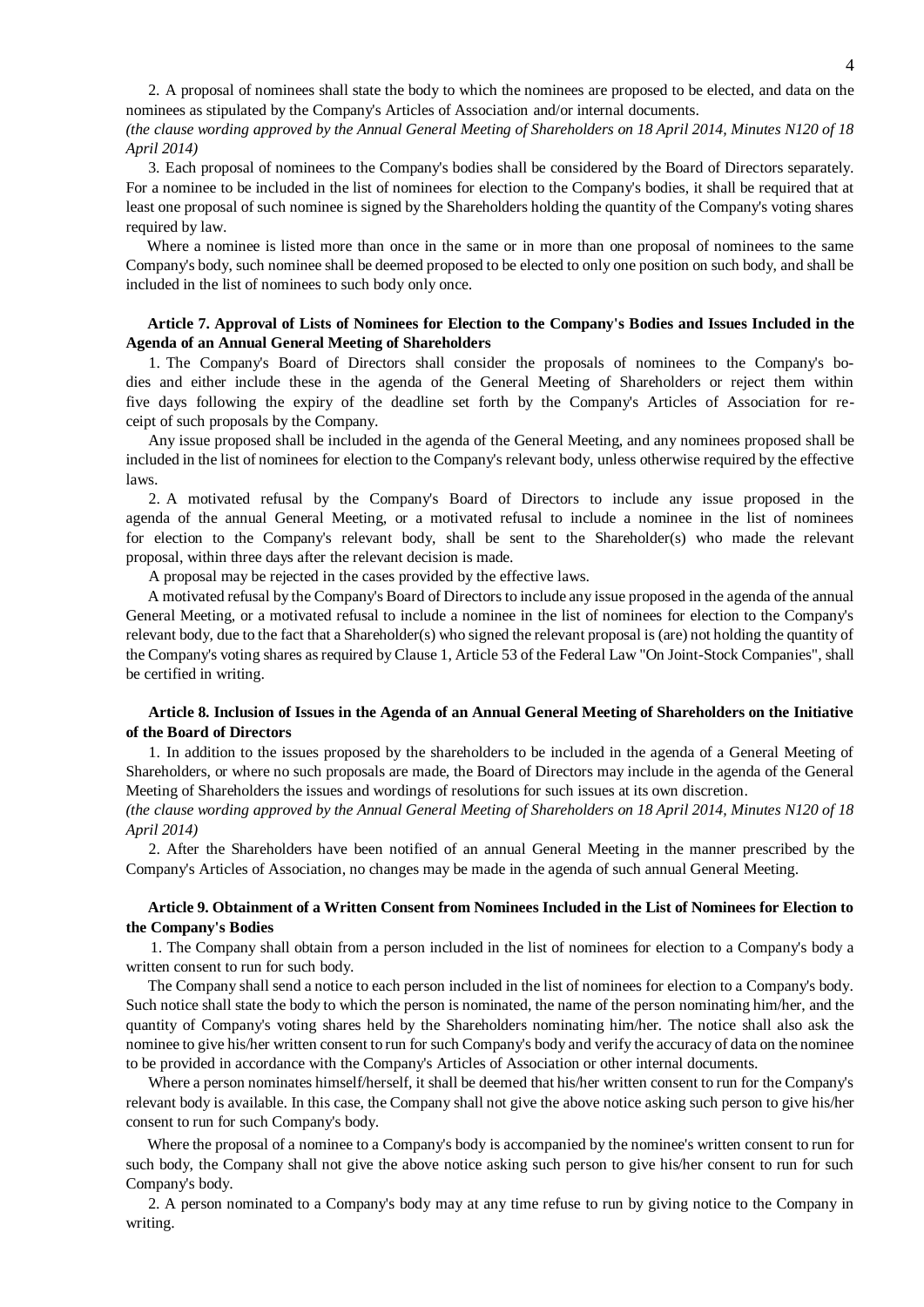3. No person who is listed in the pre-approved list of nominees but has failed to give his/her consent to run for the Company's relevant body shall be included in the voting ballot for election of such body.

## **4. Extraordinary General Meetings of Shareholders**

## **Article 10. Convocation of an Extraordinary General Meeting of Shareholders**

1. Any General Meetings of Shareholders, other than annual General Meetings, shall be extraordinary General Meetings.

2. An extraordinary General Meeting shall be convened under a resolution adopted by the Board of Directors either on its own initiative, or upon request by the Company's Internal Audit Committee, or upon request by the Company's external auditor, or upon request by a Shareholder(s) holding at least 10 per cent of the Company's voting shares as of the request date.

3. The percentage of the Company's voting shares held by the Shareholder who signed the request to convene the extraordinary General Meeting, and the total quantity of the Company's voting shares, shall be determined as of the request date.

Where, after such date, the percentage of the voting shares held by the Shareholder(s) who signed the request to convene the extraordinary General Meeting decreases to fall below 10 per cent of the Company's voting shares, the request, whatever the reason of such decrease, shall be deemed valid and shall be considered by the Board of Directors. The convocation of the extraordinary General Meeting shall not be refused on the said ground only.

The date of making a request to convene the extraordinary General Meeting shall be deemed the date when the request is posted or filed with the Company.

4. An extraordinary General Meeting requested by the Company's Internal Audit Committee, external auditor, or Shareholder(s) holding at least 10 per cent of the Company's voting shares shall be convened by the Board of Directors.

# **Article 11. Dates and Place of Extraordinary General Meeting of Shareholders**

1. An Extraordinary General Meeting of Shareholders requested by the Company's Internal Audit Committee, the Company's External Auditor, or Shareholder(s) holding at least 10 per cent of the Company's voting shares shall be convened within 50 days after the relevant request of holding an Extraordinary General Meeting of Shareholders is made.

Where the agenda proposed includes the issue of election of the Board of Directors' members, the General Meeting shall be convened within 95 days after submission of the request for convocation of the Extraordinary General Meeting of Shareholders.

In cases where according to Articles 68–70 of the Federal Law «On Joint Stock Companies» the Board of Directors is obliged to decide on holding an Extraordinary General Meeting of Shareholders, such General Meeting of Shareholders shall be held within 40 days after the decision to hold it was made by the Board of Directors.

In cases where according to the Federal Law «On Joint Stock Companies» the Board of Directors is obliged to decide on holding an Extraordinary General Meeting of Shareholders to elect the members of the Board of Directors, such General Meeting of Shareholders shall be held within 90 days after the decision to hold it was made by the Board of Directors.

2. The Extraordinary General Meeting shall be held in Moscow.

*(the article wording approved by the Annual General Meeting of Shareholders on 18 April 2014, Minutes N120 of 18 April 2014)*

# **Article 12. Contents and Form of a Request for Convocation of an Extraordinary General Meeting of Shareholders**

1. A request to convene an extraordinary General Meeting shall contain the wording of issues to be included in the agenda of the General Meeting.

The said request may also contain the wording of resolutions on each such issue and a proposal concerning the form of the General Meeting. Where the request to convene the extraordinary General Meeting of Shareholders contains a proposal to nominate persons for election to the Company's bodies, such proposal shall be subject to the relevant provisions of Article 53 of the Federal Law "On Joint-Stock Companies".

The Company's Board of Directors may change neither the wording of any agenda issue, nor the wording of resolutions on such issues. The Board of Directors also may not change the form of the extraordinary General Meeting convened upon request by the Company's Internal Audit Committee, external auditor, or Shareholder(s) holding at least 10 per cent of the Company's voting shares.

Where the Board of Director fails to convene the extraordinary General Meeting within the timeframe required, such failure shall be regarded as refusal to convene the General Meeting, and shall be the ground for the persons who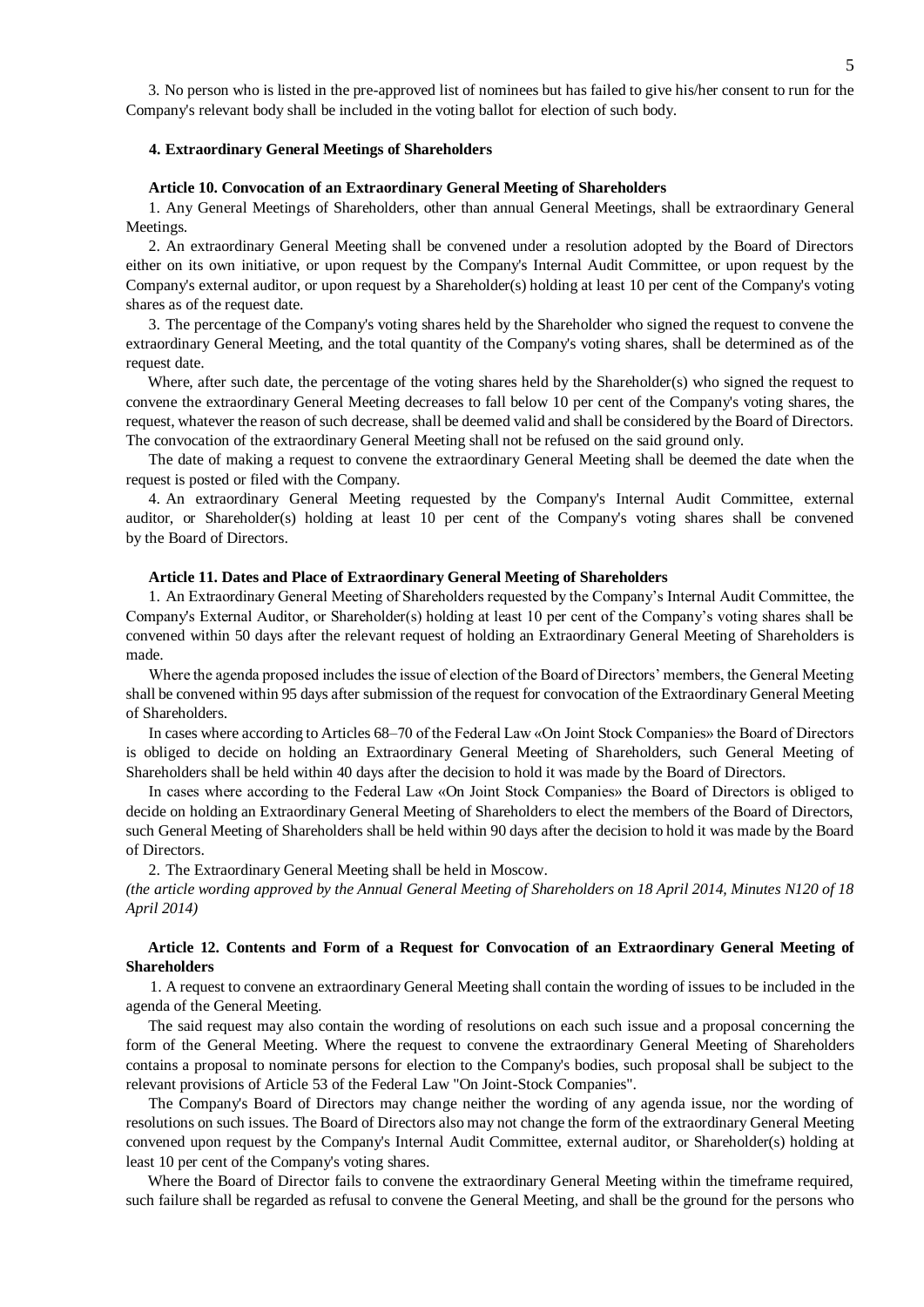requested to convene the same to obtain the rights provided in Clause 8, Article 55 of the Federal Law "On Joint-Stock Companies".

2. Where the extraordinary General Meeting is requested by a Shareholder(s), the request shall state the name(s) of such Shareholder(s), and the quantity and category (type) of shares held by such Shareholder(s).

The said request shall be signed by a person(s) requesting convocation of the extraordinary General Meeting.

3. Where the above request is signed by a Shareholder's representative, the request shall be accompanied by a power of attorney stating the relevant authorizations, or by any other documents authorizing the representative to act on behalf of the Shareholder. Where any such power of attorney is issued under the power of substitution, it shall be required, in addition to such power of attorney or its copy, to provide the power of attorney (or its copy) under which the first power of attorney was issued.

4. Other documents authorizing the representative to act on behalf of the Shareholder shall include documents certifying the representative's powers granted by law or by any other regulations issued by a competent state or local authority.

5. The powers of attorney shall be executed in accordance with the requirements imposed by Clauses 4 and 5, Article 185 of the Russian Federation Civil Code, or certified by a notary public. Where a copy of the power of attorney is provided, such copy shall be certified by a notary public.

### **Article 13. Consideration of Requests to Convene an Extraordinary General Meeting of Shareholders**

1. A decision to convene an extraordinary General Meeting or refuse to convene the same shall be made by the Board of Directors within five days after the date when the request to convene was made by the Company's Internal Audit Committee, external auditor, or Shareholder(s) holding at least 10 per cent of the Company's voting shares.

For the purpose of this Clause, a request to convene an extraordinary General Meeting shall be deemed made on the date when this is received by the Company.

2. A decision refusing to convene an extraordinary General Meeting requested by the Company's Internal Audit Committee, external auditor, or Shareholder(s) holding at least 10 per cent of the Company's voting shares may be made in the cases provided by the effective laws.

3. A Board of Directors' decision to convene an extraordinary General Meeting or a motivated decision refusing to convene the same shall be sent to the persons requesting to convene such General Meeting within three days after the relevant decision is made.

A Board of Directors' decision refusing to convene an extraordinary General Meeting may be appealed to a court.

4. Where the Board of Directors fails to make a decision to convene an extraordinary General Meeting within the statutory timeframe, or where the Board of Directors refuses to convene the same, the extraordinary General Meeting may be convened by the bodies or persons requesting its convocation. In this case such bodies or persons convening the extraordinary General Meeting shall be deemed to hold the statutory powers required to convene and hold the General Meeting.

In this case, expenses for preparation and holding of the General Meeting may be reimbursed for by the Company under the relevant resolution adopted by the General Meeting.

#### **5. Preparation of General Meetings of Shareholders**

## **Article 14. Preparation of an Annual General Meeting of Shareholders**

When preparing an annual General Meeting, the Board of Directors shall determine the following:

- Form of the General Meeting (formal meeting or absentee voting);

- Date, place and time of the annual General Meeting of Shareholders, mailing address at which the completed ballots may be forwarded;

*(the paragraph wording approved by the Annual General Meeting of Shareholders on 18 April 2014, Minutes N120 of 18 April 2014)*

- Date of compiling a list of persons entitled to participate in the annual General Meeting;

- Agenda of the annual General Meeting;

- Manner of giving notice of the General Meeting to the Shareholders;

- List of information (materials) to be provided to the Shareholders when preparing the annual General Meeting of Shareholders, and the manner of providing the same; and

- Form and text of a voting ballot.

The Company's Board of Directors may determine the above either when making a decision to convene the annual General Meeting, or at any other time when preparing the General Meeting.

### **Article 15. Preparation of an Extraordinary General Meeting of Shareholders**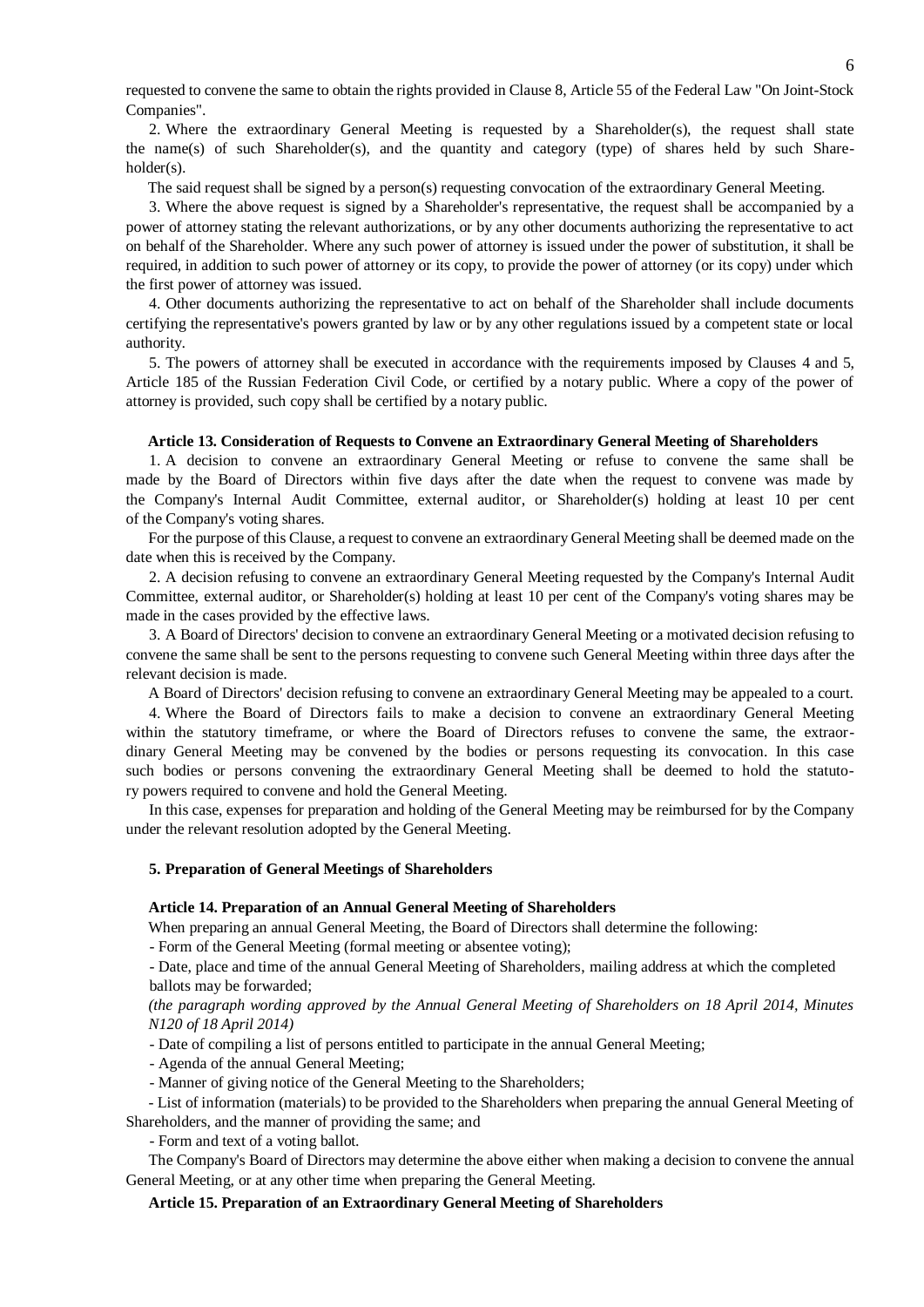1. When preparing an Extraordinary General Meeting of Shareholders, the Company's Board of Directors, or (in the cases provided for by Clause 4, Article 13 hereof) the persons convening the same, shall determine the following:

- form of the Extraordinary General Meeting of Shareholders (where the form thereof is not determined by the persons convening the Extraordinary General Meeting);

- date, place and time of the Extraordinary General Meeting of Shareholders, mailing address at which the completed ballots may be forwarded, or in the event the General Meeting of Shareholders is conducted in the form of absentee voting – a deadline for acceptance of completed ballots and the mailing address at which the completed ballots shall be sent;

- date of drawing up a list of persons entitled to participate in the General Meeting of Shareholders;

- agenda of the Extraordinary General Meeting of Shareholders:

- manner of giving notice of the General Meeting of Shareholders to the Shareholders:

- list of information (materials) to be provided to the shareholders when preparing the General Meeting of Shareholders, and the manner of providing the same;

- form and text of a voting ballot.

The Board of Directors may include issues in the agenda and propose the wording of resolutions on the agenda issues at its own discretion.

The Company's Board of Directors may determine the above either when making a decision to convene the General Meeting of Shareholders, or at any other time when preparing the same.

2. Where the agenda of the Extraordinary General Meeting of Shareholders includes the issue of election of the Board of Directors' members, the shareholder(s) holding at least 2 per cent of the Company's voting shares shall be entitled to propose candidates for election to the Company's Board of Directors.

Where the agenda of the Extraordinary General Meeting of Shareholders includes the issue of establishing a sole executive body of the Company and (or) early termination of the powers of this body in accordance with Clauses 6 and 7 of Article 69 of the Federal Law «On Joint Stock Companies», the shareholder(s) holding at least 2 per cent of the Company's voting shares shall be entitled to propose a candidate for the position of the sole executive body of the Company.

The proposals mentioned herein shall reach the Company at least 30 days prior to the date of holding the Extraordinary General Meeting of Shareholders and have to meet the requirements of Articles 4 and 6 of these Regulations.

*(the article wording approved by the Annual General Meeting of Shareholders on 18 April 2014, Minutes N120 of 18 April 2014)*

# **Article 16. Nomination of Persons by the Board of Directors for Election to the Company's Bodies at an Annual or Extraordinary General Meeting of Shareholders**

1. Where no or insufficient nominees to the Company's relevant body are proposed by the Shareholders, the Board of Directors may include persons in the list of nominees, provided that the number of such persons does not exceed the maximum number of members allowed for such body.

2. The number of nominees for election to a Company's body shall be deemed insufficient where:

- No proposal of nominees to such body has been received by the Company from the Shareholders within the timeframe prescribed;

- The Company has received the Shareholders' proposals of nominees to such body within the time-frame prescribed, but the number of such nominees included in the list of nominees for election to the body is less than the number of the body's members required by the Company's Articles of Association;

- Nominees included in the list of nominees for election to such body have failed to give their written consent to run for such body, and the number of nominees to be included in the voting ballot for election of such body is less than the number of the body's members required by the Company's Articles of Association; or

- Nominees included in the list of nominees for election to such body have refused to run for such body by giving notice to the Company in writing, and the number of nominees to be included in the voting ballot for election of such body is less than the number of the body's members required by the Company's Articles of Association.

3. The Board of Directors shall obtain a written consent from the persons nominated by the Board of Directors to run for the Board of Directors and verify the accuracy of data on the nominees to be provided in accordance with the Company's Articles of Association or these Regulations.

4. The Board of Directors shall include, at its own discretion, nominees in the list of nominees for election to the Company's bodies and in the relevant voting ballots not later than on the date when giving notice of the General Meeting to the Shareholders and providing them with information (materials) to be provided to the Shareholders when preparing the General Meeting.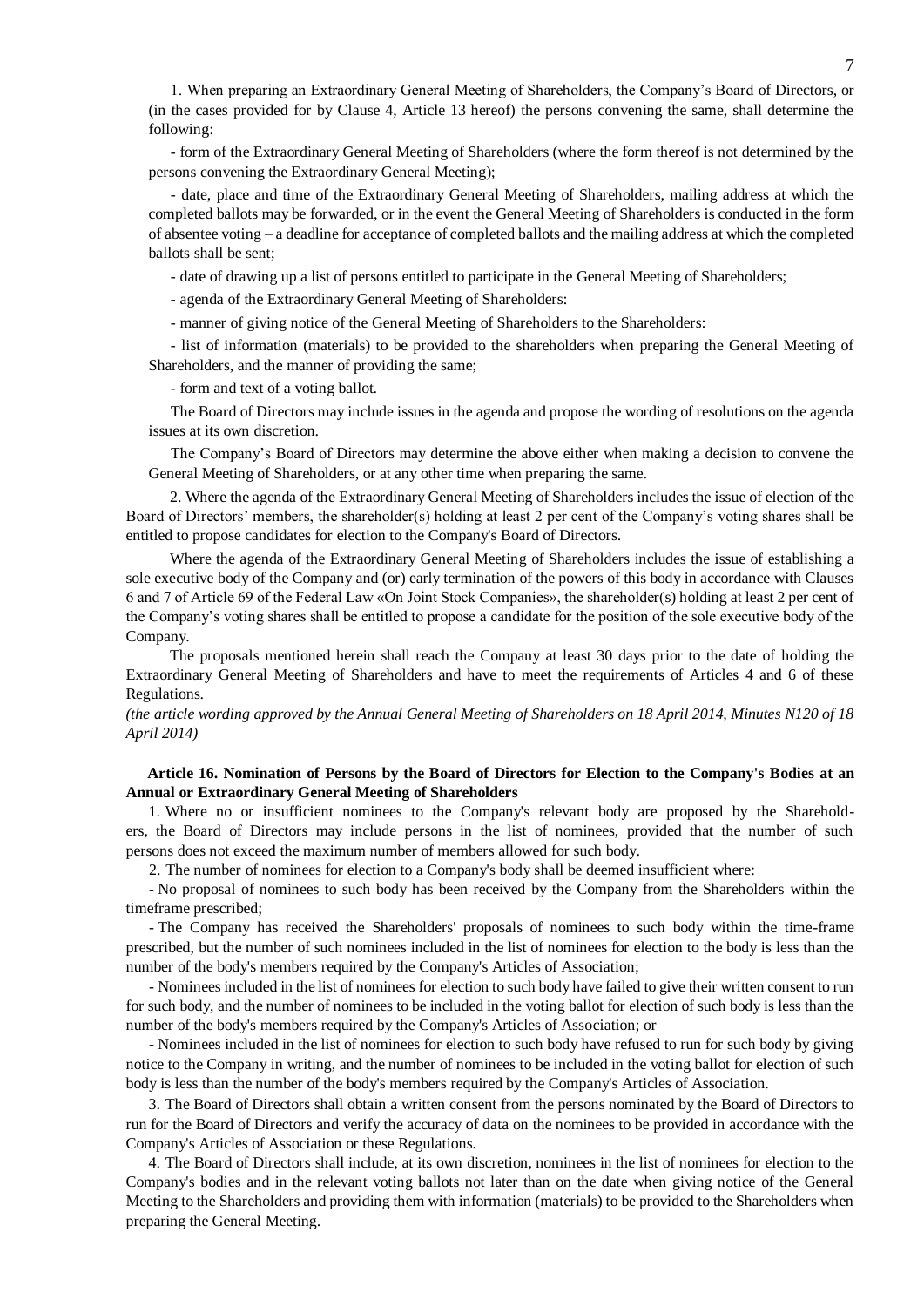#### **6. Right to Participate in General Meetings of Shareholders**

# **Article 17. List of Persons Entitled to Participate in a General Meeting of Shareholders**

1. A list of persons entitled to participate in a General Meeting shall be drawn up by the Registrar in accordance with the data contained in the Register of the Company's Shareholders.

For the purpose of drawing up the list of persons entitled to participate in the General Meeting, a nominee shareholder shall provide data on the persons for whose benefit the shares are held, as of the date on which the list is drawn up.

Any such nominee shareholder shall provide the said data within the timeframe which would reasonably allow the Company to meet the deadlines prescribed by the Federal Law "On Joint-Stock Companies" and Company's Articles of Association for convening the General Meeting, giving notice of the same, and providing the Shareholders with the relevant voting ballots, or other deadlines stipulated for the benefit of the Shareholders.

2. The date of compiling the list of persons entitled to participate in the General Meeting of Shareholders may not be fixed earlier than 10 days after the date of making a decision to hold the General Meeting of Shareholders or more than 50 days, and in case provided for by clause 2 Article 53 of the Federal Law «On Joint Stock Companies» – more than 80 days prior to the date of the Meeting.

The Company shall disclose the information regarding the date of drawing up the list of persons entitled to participate in the General Meeting of Shareholders no later than 5 days prior to such date.

*(the clause wording approved by the Annual General Meeting of Shareholders on 18 April 2014, Minutes N120 of 18 April 2014)*

3. The list of persons entitled to participate in the General Meeting shall be drawn up under a resolution adopted by the Board of Directors or by the persons entitled to convene the same, as of the date specified in the resolution, by the person keeping the Register of the Company's Shareholders. The person requesting to draw up the said list shall be responsible for ensuring that the said date meets the requirements imposed by the laws of the Russian Federation.

4. The list of persons entitled to participate in the General Meeting shall state the name of each such person, data required to identify such persons, data on the quantity and category (type) of shares giving the voting rights to such persons, and a mailing address in the Russian Federation to which the notice of the General Meeting, voting ballots (where voting is intended to be held using these), and voting results report are to be sent.

5. The list of persons entitled to participate in the General Meeting may only be changed in case of restoring the infringed rights of those persons who were not included in the said list as of the date when this was drawn up, or in case of correcting errors made when drawing up the list.

# **Article 18. Familiarization with a List of Persons Entitled to Participate in a General Meeting of Shareholders**

1. A list of persons entitled to participate in a General Meeting shall be provided by the Company for familiarization upon request by persons included in such list and holding at least 1 per cent of the votes. Data contained in any documents and mailing addresses of individuals included in the said list shall be provided with the consent of such individuals only.

2. Upon request by any interested person, the Company shall, within three days, provide such person with an excerpt from the list of persons entitled to participate in the General Meeting containing data on such person, or with a certificate stating that such person is not included in the list of persons entitled to participate in the General Meeting.

- 3. The said request shall contain:
- Shareholder's full name; and
- Data on the shares held by such Shareholder (quantity, category, type).

The request shall be signed either by the Shareholder or by a Shareholder's attorney. Where the request is signed by the attorney, the power of attorney shall be enclosed.

4. Where the said request is made by a corporate Shareholder, the signature of such Shareholder's representative acting in accordance with the Shareholder's Articles of Association without a power of attorney shall be attested by the Shareholder's corporate seal. Where the request is signed by a corporate Shareholder's representative acting on behalf of the Shareholder under a power of attorney, the request shall be accompanied by such power of attorney.

*(the clause wording approved by the Annual General Meeting of Shareholders on 18 April 2014, Minutes N120 of 18 April 2014)*

5. The list of Shareholders entitled to participate in the General Meeting shall be provided for familiarization only to those Shareholders who have signed the relevant request not earlier than on the date on which the list was drawn up.

# **7. Notice of a General Meeting of Shareholders**

**Article 19. Giving Notice of a General Meeting of Shareholders**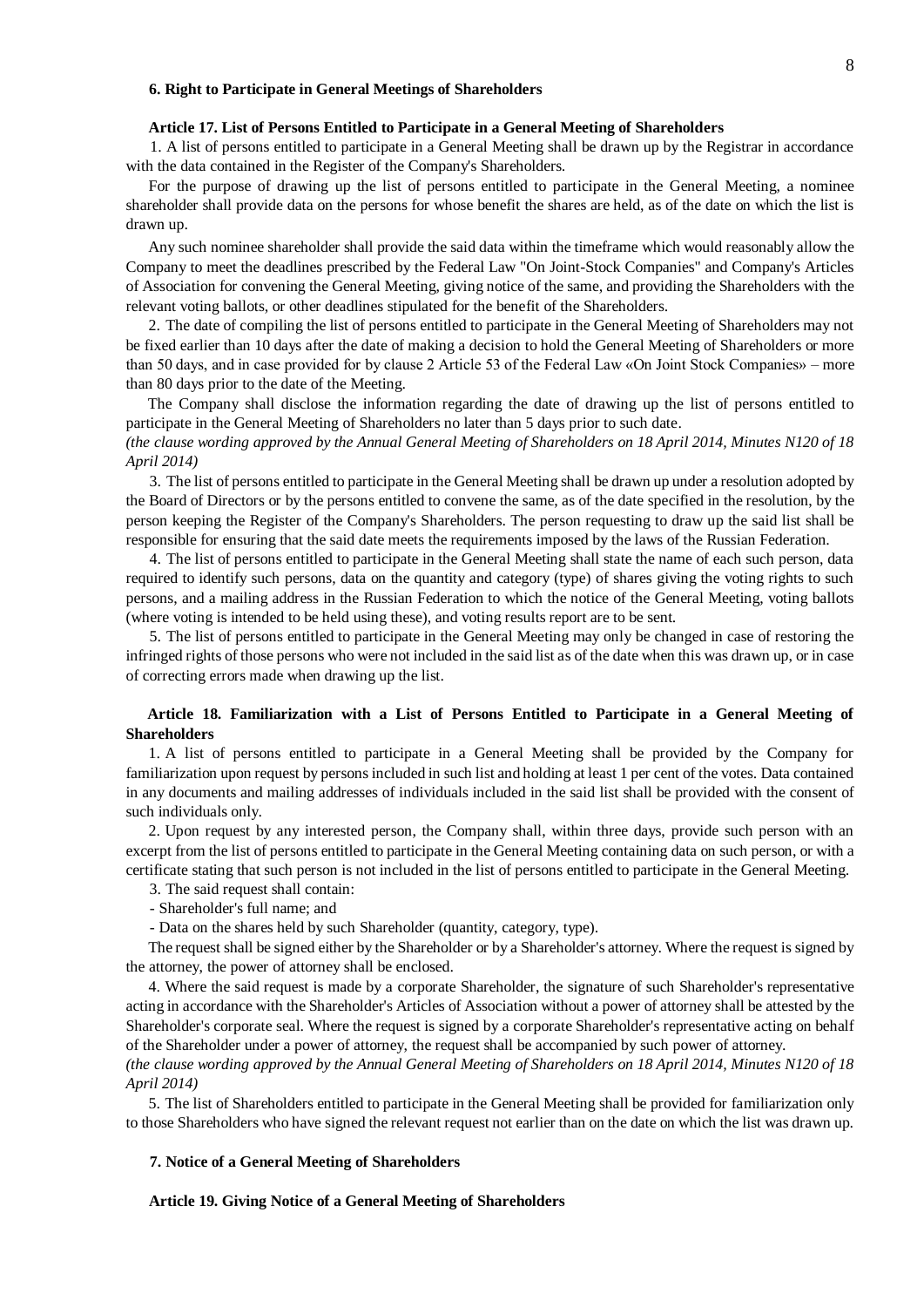1. A notice of a General Meeting shall be given to all of the Shareholders included in the list of persons entitled to participate in the General Meeting, i.e. to all of the Shareholders holding the Company's voting shares.

2. In case a person is registered in the Company's Shareholder Register as a nominee shareholder, a notice of the General Meeting of Shareholders, as well as the information (materials) to be provided to the persons entitled to participate in the General Meeting of Shareholders, during the preparation to the General Meeting of Shareholders shall be sent in an electronic form (in the form of electronic documents with an electronic signature) to the nominee shareholder.

*(the clause wording approved by the Annual General Meeting of Shareholders on 18 April 2014, Minutes N120 of 18 April 2014)*

3. Where the notice of the General Meeting is given to a nominee shareholder, such nominee shareholder shall report this to the nominee shareholder's clients in the manner and within the timeframe stipulated by the statutory regulations of the Russian Federation or by the agreements with such clients.

#### **Article 20. Timeframe for Giving Notice of a General Meeting of Shareholders**

1. A notice of a General Meeting shall be given at least 30 days prior to the General Meeting date, unless otherwise provided by the Federal Law "On Joint-Stock Companies".

In the events provided for by clauses 2 and 8 of Article 53 of the Federal Law «On Joint Stock Companies», a notice of the Extraordinary General Meeting of Shareholders shall be given no later than 70 days prior to the day of holding thereof.

*(a new paragraph introduced by the Annual General Meeting of Shareholders on 18 April 2014, Minutes N120 of 18 April 2014)*

2. The notice of the General Meeting shall be given within the said timeframe to each person included in the list of persons entitled to participate in the General Meeting. The said notice shall be sent by registered mail or by an international courier service, or shall be personally served to each such person against signature.

3. Where a notice is to be given to a Shareholder located outside the Russian Federation, it shall be sent by an international courier service.

*(a new clause introduced by the Annual General Meeting of Shareholders on 18 April 2014, Minutes N120 of 18 April 2014)*

4. In addition, the Company may notify the Shareholders of the General Meeting through mass media

5. The Company shall additionally inform the shareholders of the General Meeting of Shareholders by placing a notice of holding thereof on the official website of the Company in the Internet (www.novatek.ru).

#### **Article 21. Contents of a Notice of a General Meeting of Shareholders**

1. A notice of a General Meeting shall state:

- Company's full business name;

- Company's registered office;

- Form of the General Meeting (formal meeting or absentee voting);

- Date, exact place of the meeting (including data about the premises, where it will be held) and time of the General Meeting, and (where, in accordance with Clause 3, Article 60 of the Federal Law "On Joint-Stock Companies", the completed voting ballots may be sent to the Company) mailing address to which such completed voting ballots may be sent, or (in case of the General Meeting held in the form of absentee voting) the deadline date for accepting the voting ballots and a mailing address to which the completed voting ballots are to be sent;

*(the paragraph wording approved by the Annual General Meeting of Shareholders on 18 April 2014, Minutes N120 of 18 April 2014)*

- information about the documents to be presented for access to the premises, where the general meeting of shareholders will be held.

*(a new paragraph introduced by the Annual General Meeting of Shareholders on 18 April 2014, Minutes N120 of 18 April 2014)*

- In case of the General Meeting held in the form of formal meeting - date, commencement time and place of registration of the General Meeting's participants;

- Date of drawing up a list of persons entitled to participate in the General Meeting;

- Agenda of the General Meeting; and

- Procedure of studying information (materials) to be provided to the Shareholders when preparing the General Meeting, and address (addresses) at which the same can be studied.

- Information about the documents to be presented for access to the premises, where the General Meeting of Shareholders will be held.

**8. Information (Materials) to be Provided to the Shareholders When Preparing a General Meeting of Shareholders**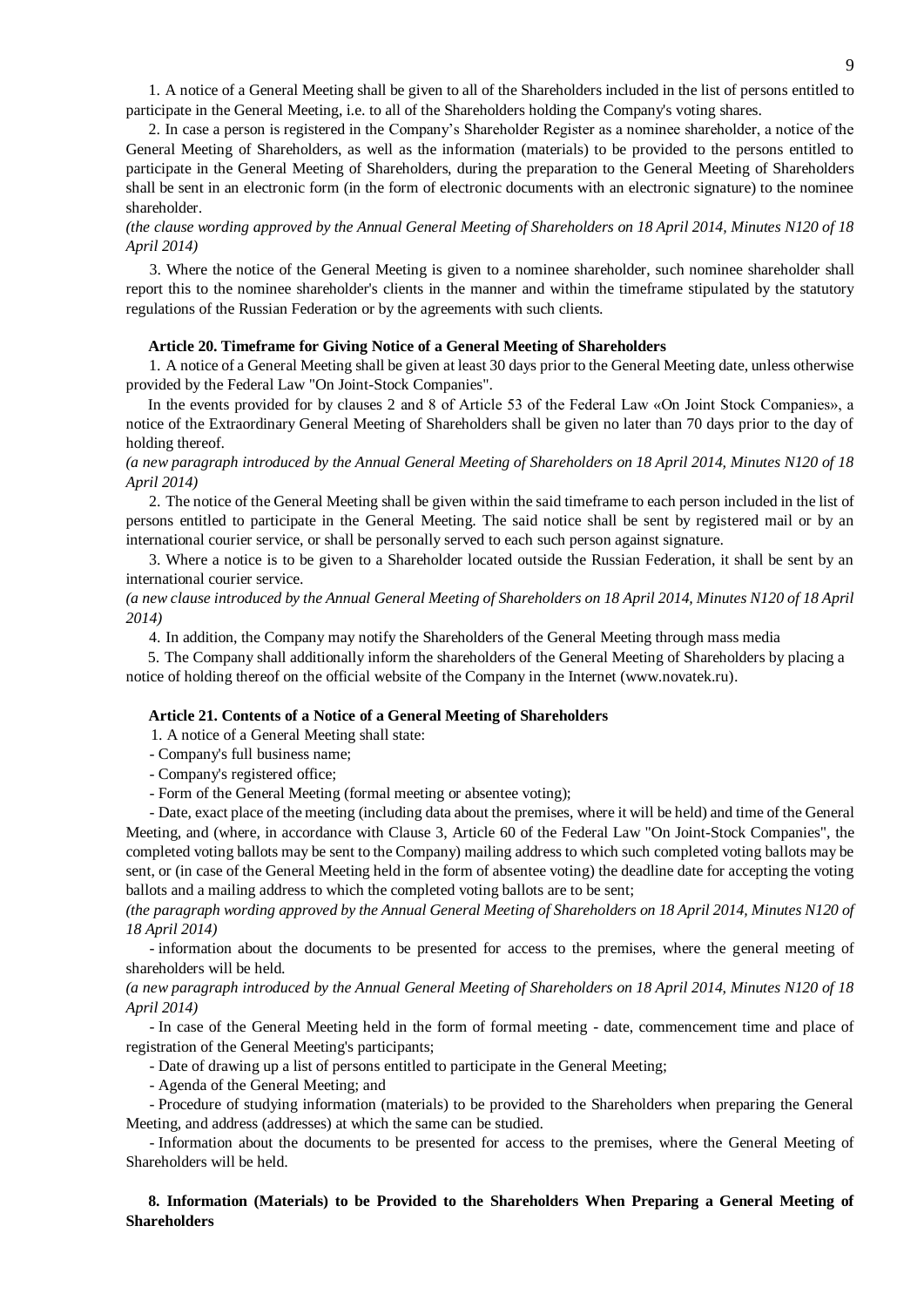# **Article 22. Contents of Information (Materials) to be Provided to the Persons Entitled to Participate in a General Meeting of Shareholders**

1. Information (materials) to be provided, when preparing a General Meeting, to the persons entitled to participate in the same shall include the Company's annual report and annual financial statements, including the external auditor's report and report made by the Company's Internal Audit Committee, data on a person(s) nominated to the Company's Board of Directors and Internal Audit Committee, information on whether the written consent of such nominees to be elected to the Company's bodies is available, draft amendments to the Company's Articles of Association, or draft of the Articles of Association's new version, drafts of the Company's internal documents, draft resolutions to be adopted by the General Meeting, recommendations for distribution of profits for the financial year (including recommendations for payment (declaration) of dividends, payment of remuneration and/or reimbursement for expenses to the members of the Company's Internal Audit Committee as related to the performance by them of their duties), and any other material information.

Additional information (materials) to be provided to the persons entitled to participate in the General Meeting shall be determined by the Board of Directors taking into account the requirements of the applicable law and standards of corporate conduct.

*(the paragraph wording approved by the Annual General Meeting of Shareholders on 18 April 2014, Minutes N120 of 18 April 2014)*

#### **Article 23. Data on Nominees to the Company's Bodies**

1. The data on a person(s) nominated to the Company's bodies to be provided to the persons entitled to participate in a General Meeting shall include:

- Full name;

- Data on the places of employment and positions for the last 5 years, including data on positions held by the nominee on management bodies of other legal entities for the last 5 years; and

- List of persons affiliated with the nominee, describing the reasons of such affiliation.

- Other data about the candidate provided in his nomination proposal.

*(a new paragraph introduced by the Annual General Meeting of Shareholders on 18 April 2014, Minutes N120 of 18 April 2014)*

2. The data on a person nominated to the office of the Company's external auditor for approval at an annual General Meeting shall include:

- Corporate nominee's full business name (or individual nominee's full name);

- Principal place of business and contact phone numbers;
- Number of the license, issuing authority's name, and issue date;

- Validity period of the license; and

- List of legal entities to which the nominee serves as a statutory auditor.

# **Article 24. Procedure of Providing Information (Materials) to be Provided to the Persons Entitled to Participate in a General Meeting of Shareholders**

1. Information (materials) referred to in this paragraph shall be made available, 30 days prior to the General Meeting date, to the persons entitled to participate in such General Meeting, for studying in the office of the Company's executive body or at such other places the addresses of which may be listed in the notice of the General Meeting. The said information (materials) shall be made available to the persons attending the General Meeting during the General Meeting.

*(the clause wording approved by the Annual General Meeting of Shareholders on 18 April 2014, Minutes N120 of 18 April 2014)*

2. The Company shall be entitled to post information (materials) provided for by this paragraph on its official website in the Internet [\(www.novatek.ru\)](http://www.novatek.ru/).

*(the clause wording approved by the Annual General Meeting of Shareholders on 18 April 2014, Minutes N120 of 18 April 2014)*

### **9. Procedure of Participation of Shareholders or Their Proxies in General Meetings of Shareholders**

### **Article 25. Persons Attending a General Meeting of Shareholders**

1. A General Meeting may be attended by the persons included in the list of persons entitled to participate in the General Meeting, their proxies, the Company's Registrar (Registrar's representative), external auditor (external auditor's representative), members of the Company's bodies, nominees included in the voting ballots for election to the Company's bodies, and other persons allowed by the Board of Directors to attend the General Meeting.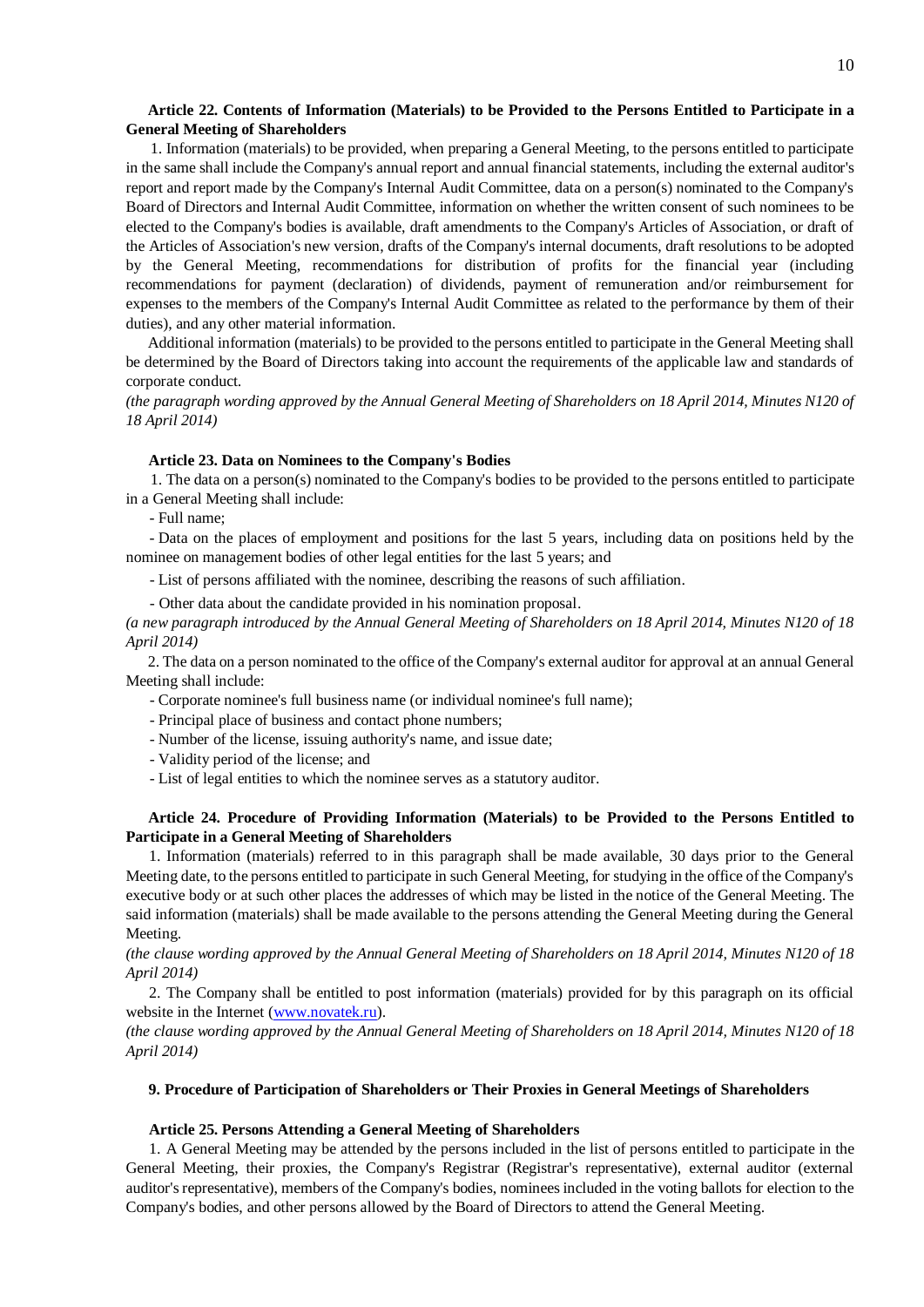2. The Company shall make every effort to ensure attendance by the members of the Board of Directors, sole executive body, members of the Internal Audit Committee, and members of the Company's other bodies at the General Meeting. The said persons shall give expert answers to questions asked by the General Meeting participants.

### **Article 26. Right to Participate in General Meetings of Shareholders**

1. The right to participate in a General Meeting may be exercised by a Shareholder either personally, or through a proxy.

Where any share is transferred to any person after the date of drawing up a list of persons entitled to participate in the General Meeting, but before the General Meeting date, the Shareholder included in the said list shall either issue a proxy to the transferee, or vote at the General Meeting in accordance with the transferee's instructions.

The said rule shall also apply to each and every subsequent share transfer.

2. A Shareholder may participate in General Meetings in any of the following manners:

- Personally participate in discussing agenda issues and vote thereon at a General Meeting held in the form of formal meeting;

- Authorize a proxy to participate in discussing agenda issues and vote thereon at a General Meeting held in the form of formal meeting;

- Participate in discussing agenda issues and vote thereon together with the Shareholder's proxy at a General Meeting held in the form of formal meeting;

- Participate in absentee voting; or

- Authorize a proxy to participate in absentee voting.

### **Article 27. Delegation of the Right to Participate in General Meetings of Shareholders**

1. A Shareholder shall delegate the Shareholder's rights to a proxy by authorizing such proxy in writing (by issuing a power of attorney).

2. A Shareholder may issue a power of attorney either with respect to all of the Shareholder's shares, or with respect to any part thereof.

3. A power of attorney may be issued either with respect to all of the rights attached to the share, or with respect to any part thereof.

4. A power of attorney shall be either executed in accordance with the requirements imposed by Clauses 4 and 5, Article 185 of the Russian Federation Civil Code, or certified by a notary public.

5. A power of attorney issued by a legal entity shall be either signed by the entity's chief executive officer or other person authorized by the entity's foundation documents to sign the same, and sealed with the entity's corporate seal, or certified by a notary public.

6. A Shareholder's proxy may act at a General Meeting also in accordance with the powers granted by federal laws or regulations issued by competent state or local authorities.

7. A Shareholder may at any time replace the Shareholder's proxy at a General Meeting or personally exercise the rights attached to the share, by canceling the relevant power of attorney. The Shareholder may also replace the proxy or personally exercise the rights attached to the share, without canceling the relevant power of attorney.

A Shareholder entitled to participate in a General Meeting may at any time replace the Shareholder's proxy or personally attend the General Meeting, by canceling the relevant power of attorney in the manner prescribed by law, subject to Clause 2, Article 189 of the Russian Federation Civil Code (regulating consequences of canceling powers of attorney). In this case the Shareholder shall give notice to the Company of the Shareholder's decision to cancel the power of attorney.

Where the power of attorney given in the name of the proxy is cancelled in the said manner, the proxy may not be registered for participation in the General Meeting.

8. Where a share is jointly held by more than one person, the rights attached to such share shall be exercised at a General Meeting, at the discretion of the joint shareholders, either by any one of them, or by their common proxy. The powers of each of such persons shall be duly certified.

### **10. General Meetings of Shareholders Held in the Form of Absentee Voting**

### **Article 28. General Meetings of Shareholders Held in the Form of Absentee Voting**

1. A General Meeting's resolution may be adopted without holding a formal meeting (i.e. without simultaneous attendance by the Shareholders for discussing agenda issues and resolving on those put to the vote), but rather by absentee voting (i.e. holding the General Meeting in the form of absentee voting).

The date of the General Meeting held in the form of absentee voting shall be the deadline date for accepting voting ballots.

2. The following issues may not be considered and resolved at a General Meeting held in the form of absentee voting: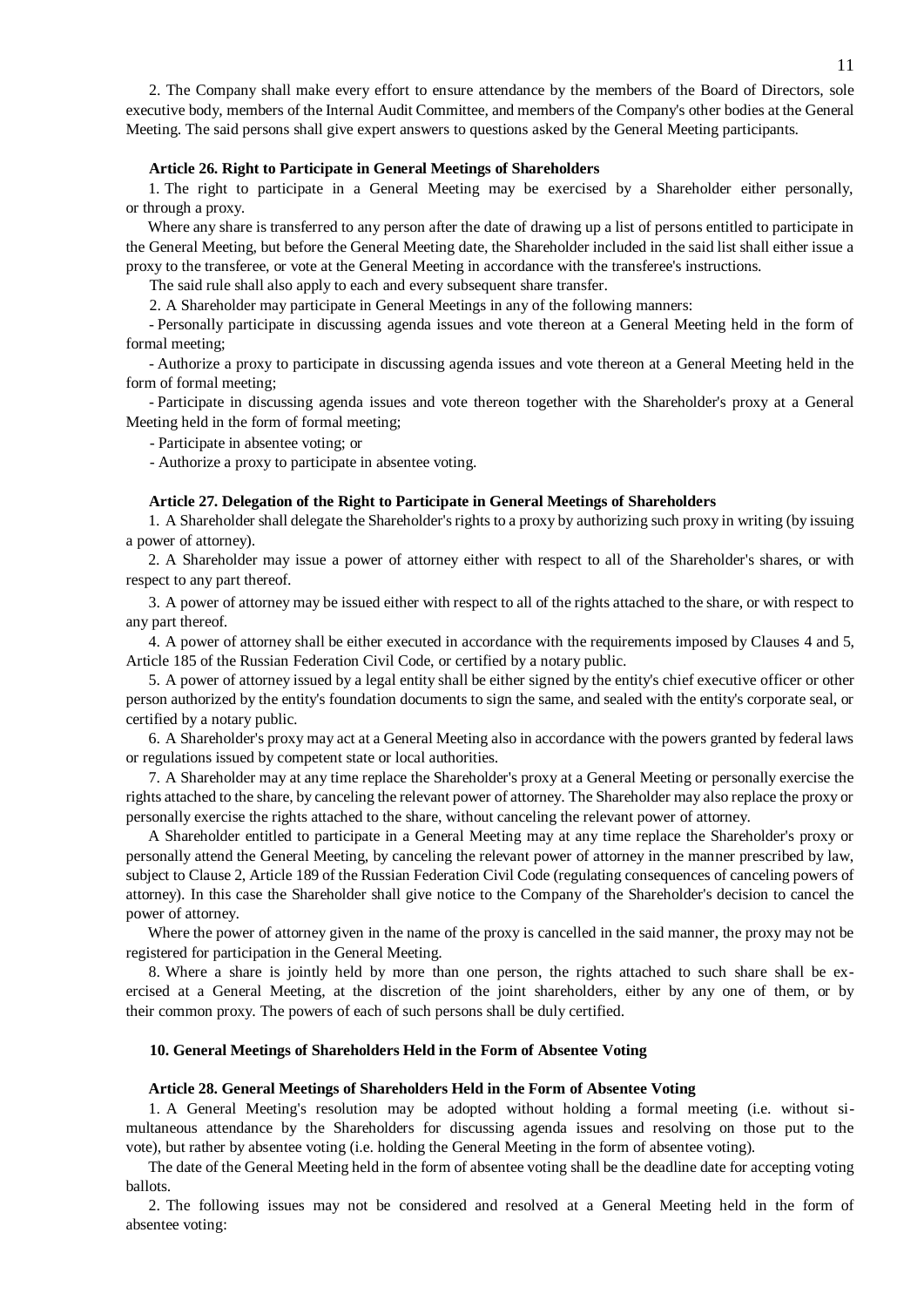- Election of the Company's Board of Directors;

- Election of the Company's Internal Audit Committee (Internal Auditor);

- Approval of a Company's external auditor; and

- Approval of the Company's annual reports, annual financial statements, including profit and loss accounts, and distribution of the Company's profits or losses according to the performance results of a financial year.

3. An adjourned meeting may not be held by absentee voting, where the original meeting had to be held in the form of formal meeting.

4. The voting on agenda issues of a General Meeting held in the form of absentee voting shall be performed by voting ballots only.

### **Article 29.**

*(the article ceased to be in force and effect by resolution of the Annual General Meeting of Shareholders on 18 April 2014, Minutes N120 of 18 April 2014)*

# **Article 30.**

*(the article ceased to be in force and effect by resolution of the Annual General Meeting of Shareholders on 18 April 2014, Minutes N120 of 18 April 2014)*

#### **Article 31. Quorum at a General Meeting of Shareholders Held in the Form of Absentee Voting**

1. The quorum at a General Meeting held in the form of absentee voting shall be deemed to be present, provided that the Shareholders holding in aggregate more than half of the Company's voting shares have participated in such General Meeting.

The Shareholders whose voting ballots have been received by the deadline date for accepting the same shall be deemed to have participated in the General Meeting held in the form of absentee voting.

Where the General Meeting's agenda includes issues to be voted upon by different number of voters, the determination of whether the quorum required to transact business on such issues is present shall be made separately for each of such issues. Where no quorum required to transact business on either of such issues is present, this shall not prevent transacting business on any other issue the quorum for which is present.

2. Where no quorum required for an extraordinary General Meeting is present, the General Meeting may be adjourned, and the adjourned General Meeting shall have the same agenda.

The adjourned General Meeting shall be competent to transact business (shall have a quorum) if attended by the Shareholders holding in aggregate at least 30 per cent of the votes attached to the Company's voting shares.

A notice of the adjourned General Meeting shall be given in accordance with the requirements imposed by Article 52 of the Federal Law "On Joint-Stock Companies".

However the provisions laid down in paragraph two of Clause 1, Article 52 of the Federal Law "On Joint-Stock Companies" shall not apply. In case of an adjourned General Meeting, voting ballots shall be served, sent, and published in accordance with the requirements imposed by Article 60 of the Federal Law "On Joint-Stock Companies".

3. Where the adjourned General Meeting is held less than 40 days after the original General Meeting, the persons included in the list of persons entitled to participate in the original General Meeting may attend the adjourned General Meeting.

### **11. Working Bodies of the General Meeting of Shareholders**

### **Article 32. Main Provisions on the Working Bodies of the General Meeting of Shareholders**

1. The working bodies of the General Meeting shall include:

- Chairman of the General Meeting; and

- Secretary of the General Meeting.

2. If provided by the Company's Articles of Association, it shall be allowed to form any other bodies of the General Meeting.

#### **Article 33. Chairman of the General Meeting of Shareholders**

1. A General Meeting shall be presided over by the Chairman of the Board of Directors, or where he/she is absent, by either member of the Board of Directors chosen by the Board of Directors.

2. The Chairman of the General Meeting shall officially open and close the General Meeting, put the agenda issues to the vote as soon as all of the issues are discussed, conduct the General Meeting, ensure compliance with the General Meeting's rules, give necessary instructions and orders to the Secretary of the General Meeting, give instructions to disseminate the General Meeting's documents, declare the commencement and end of breaks in the General Meeting proceedings; and sign the minutes of the General Meeting.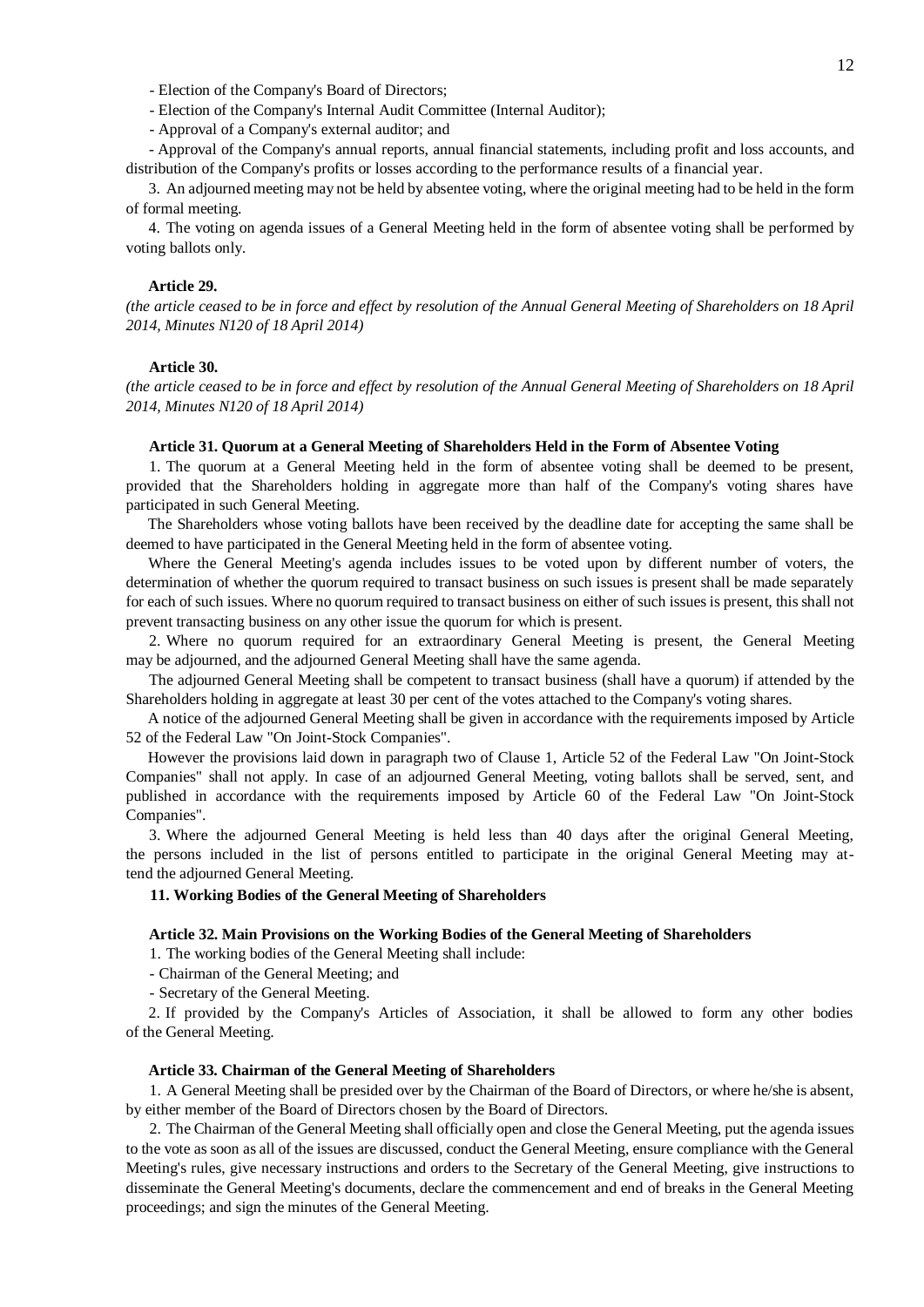3. The Chairman of the General Meeting may delegate the conduct of the General Meeting to any other person, but he/she nevertheless remains the Chairman of the General Meeting.

# **Article 34. Secretary of the General Meeting of Shareholders**

1. The Corporate Secretary shall act as the Secretary of the General Meeting of Shareholders ("Secretary"). *(the clause wording approved by the Annual General Meeting of Shareholders on 18 April 2014, Minutes N120 of 18 April 2014)*

2. The Secretary of the General Meeting shall:

- Supervise the drafting of working documents for the General Meeting;

- Ensure that the list of persons entitled to participate in the General Meeting is drawn up;

- Gather materials to be provided before the commencement of the General Meeting, provide access to these, and provide copies of the relevant documents requested by the persons entitled to participate in the General Meeting;

- Collect the completed voting ballots received by the Company and timely transfer these to the Counting Committee;

*(the paragraph wording approved by the Annual General Meeting of Shareholders on 18 April 2014, Minutes N120 of 18 April 2014)*

- Keep the minutes of the General Meeting;

- If requested by the Shareholders, make the minutes and resolutions of the General Meeting available to such Shareholders, and declare the voting results;

- Keep record of powers of attorney (rights granted by these) or other documents under which a person participating in the General Meeting acts on behalf of the person included in the list of persons entitled to participate in the General Meeting;

- Arrange the election of the General Meeting's working bodies in the cases provided by the Company's Articles of Association;

- Secure the prescribed voting procedure and Shareholders' right to vote;

- Cause a voting results report to be made;

- Transfer to the archives the General Meeting's documents, including voting ballots and powers of attorney (their copies) or other documents under which the persons participating in the General Meeting act on behalf of the persons included in the list of persons entitled to participate in the General Meeting; and

- Exercise other functions provided by the Company's Articles of Association or other internal documents.

### **Article 35. Persons Deemed to Have Participated in a General Meeting of Shareholders**

1. In case of a General Meeting held in the form of formal meeting for discussing agenda issues and resolving on those put to the vote, with delivery (serving) of voting ballots prior to the General Meeting, the Shareholders registered for participation in the General Meeting and the Shareholders the voting ballots from whom have been received at least two days prior to the General Meeting date, shall be deemed to have participated in such General Meeting.

2. In case of a General Meeting held in the form of formal meeting for discussing agenda issues and resolving on those put to the vote, without delivery (serving) of voting ballots prior to the General Meeting, the Shareholders registered for participation in the General Meeting shall be deemed to have participated in such General Meeting.

3. In case of a General Meeting held in the form of absentee voting, the Shareholders the voting ballots from whom have been received not later than on the deadline date for accepting these shall be deemed to have participated in such General Meeting.

#### **12. Registration of the General Meeting Participants**

## **Article 36. Registration of Participants of a General Meeting of Shareholders**

1. Participants of the General Meeting of Shareholders shall be registered by the Counting Committee, which shall verify the powers and register persons attending the General Meeting of Shareholders, determine whether the quorum of the General Meeting is present, clarify any matters arising when the shareholders (or their proxies) exercise their voting rights at the General Meeting, explain the procedure of voting on issues put to the vote, secure the voting procedure, count votes and announce voting results, draw up a voting results report, and transfer voting ballots to the archives.

*(the clause wording approved by the Annual General Meeting of Shareholders on 18 April 2014, Minutes N120 of 18 April 2014)*

2. The place of registration and the place of the General Meeting shall be the same.

### **Article 37. Procedure of Registration of the General Meeting Participants**

1. Registration shall start not later than 60 minutes prior to the commencement time of the meeting and shall finish after discussion of the last agenda issue of the General Meeting (the last agenda issue of the General Meeting, for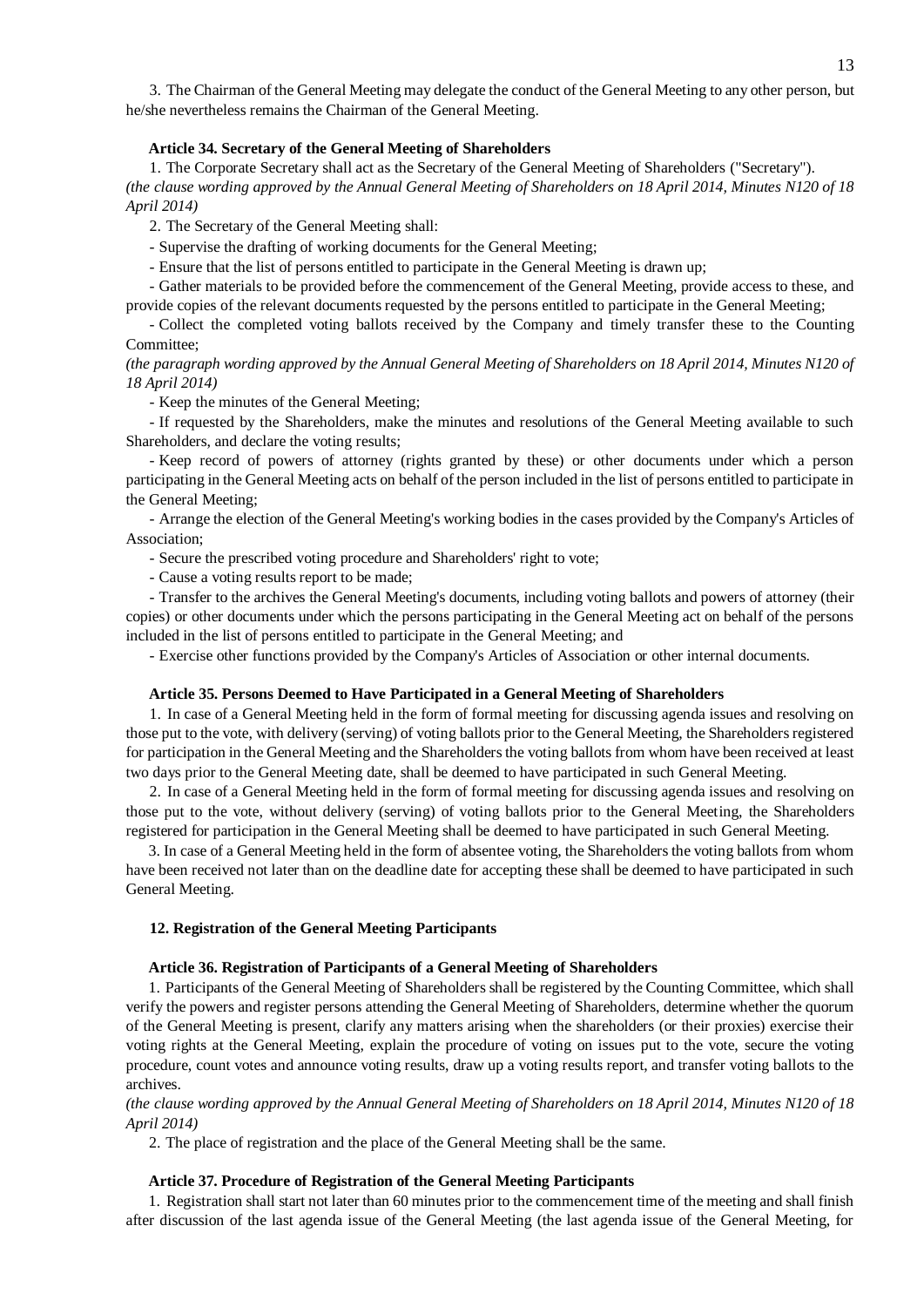which the quorum is present) and prior to the start of the time period granted for voting to the persons that have not voted till that moment.

*(the clause wording approved by the Annual General Meeting of Shareholders on 18 April 2014, Minutes N120 of 18 April 2014)*

2. For the purpose of registration, the General Meeting participants shall produce the following documents:

- Shareholder (individual) - an identity document;

- Individual Shareholder's proxy - a power of attorney authorizing the proxy to act on behalf of the Shareholder and the proxy's identity document; and

- Corporate Shareholder's proxy - a power of attorney authorizing the proxy to act on behalf of the corporate Shareholder and the proxy's identity document.

The Counting Committee shall provide each General Meeting participant with the voting ballots and other materials to be disseminated to the General Meeting participants.

The powers of attorney and other documents certifying the right of the General Meeting participants to act on behalf of the Shareholders shall be passed to the Company upon registration.

# **Article 38. Quorum at a General Meeting of Shareholders**

1. A General Meeting shall be competent to transact business (shall have a quorum) if attended by the Shareholders holding in aggregate more than half of the votes attached to the Company's outstanding voting shares.

#### **Article 39. Proceedings at a General Meeting of Shareholders**

1. The proceedings at a General Meeting shall continue without interruption.

2. A keynote speaker for each of the agenda issues shall be given at least fifteen minutes.

3. Questions to the keynote speakers, and requests to speak, can be made either orally or in writing.

4. To answer the questions, keynote speakers shall be given at least 10 minutes.

5. As soon as the discussion of each of the agenda issues of the General Meeting is completed, the Chairman of the General Meeting shall declare the voting on such agenda issue.

Where it is impossible to complete a General Meeting in one day, the break shall be made until the next day. In this case, the General Meeting shall be resumed not earlier than at 9 a.m. local time.

# **Article 40. Voting at a General Meeting of Shareholders**

1. Votes at a General Meeting shall be cast in accordance with the principle of one vote per voting share, unless the cumulative voting takes place in accordance with the effective laws and Company's Articles of Association.

2. Persons registered to participate in the General Meeting held as a formal meeting shall be entitled to vote on all agenda issues from the time of opening of the General Meeting and until beginning the counting of votes on the

General Meeting's agenda issues. This rule is not applicable to voting on the General Meeting's holding procedure.

After discussion of the last agenda issue of the General Meeting (the last agenda issue of the General Meeting, for which the quorum is present) is finished, and until the time when vote counting begins, persons who have not cast their votes until this time, shall be allowed 15 minutes for voting.

*(a new clause introduced by the Annual General Meeting of Shareholders on 18 April 2014, Minutes N120 of 18 April 2014)*

# **Article 41. Voting Ballots**

1. Votes on the issues put to the vote at a General Meeting, including procedural issues, may, if decided by the Shareholders, be cast by voting ballots.

2. A voting ballot shall be served to each person included in the list of persons entitled to participate in the General Meeting (or to the person's proxy) who have been registered for participation in the General Meeting, save for the cases provided by paragraph two of this Clause.

3. Votes at a General Meeting held in the form of absentee voting shall be cast by voting ballots. A voting ballot shall be sent or served against signature to each person included in the list of persons entitled to participate in the General Meeting, at least 30 days prior to the General Meeting date. Voting ballots shall be sent by registered mail. Where a voting ballot is to be given to a Shareholder located outside the Russian Federation, it shall be sent by an international courier service.

The form and content of a voting ballot shall be approved by the Board of Directors.

4. It shall be allowed to use more than one form of voting ballots.

5. A voting ballot form may include one or more than one issue put to the vote.

6. In case of a General Meeting held in the form of formal meeting for discussing agenda issues and resolving on those put to the vote, with delivery (serving) of voting ballots prior to the General Meeting, the voting ballot forms provided to the Shareholders upon their registration for participation in the General Meeting may differ from the voting ballot forms sent (served) prior to the General Meeting.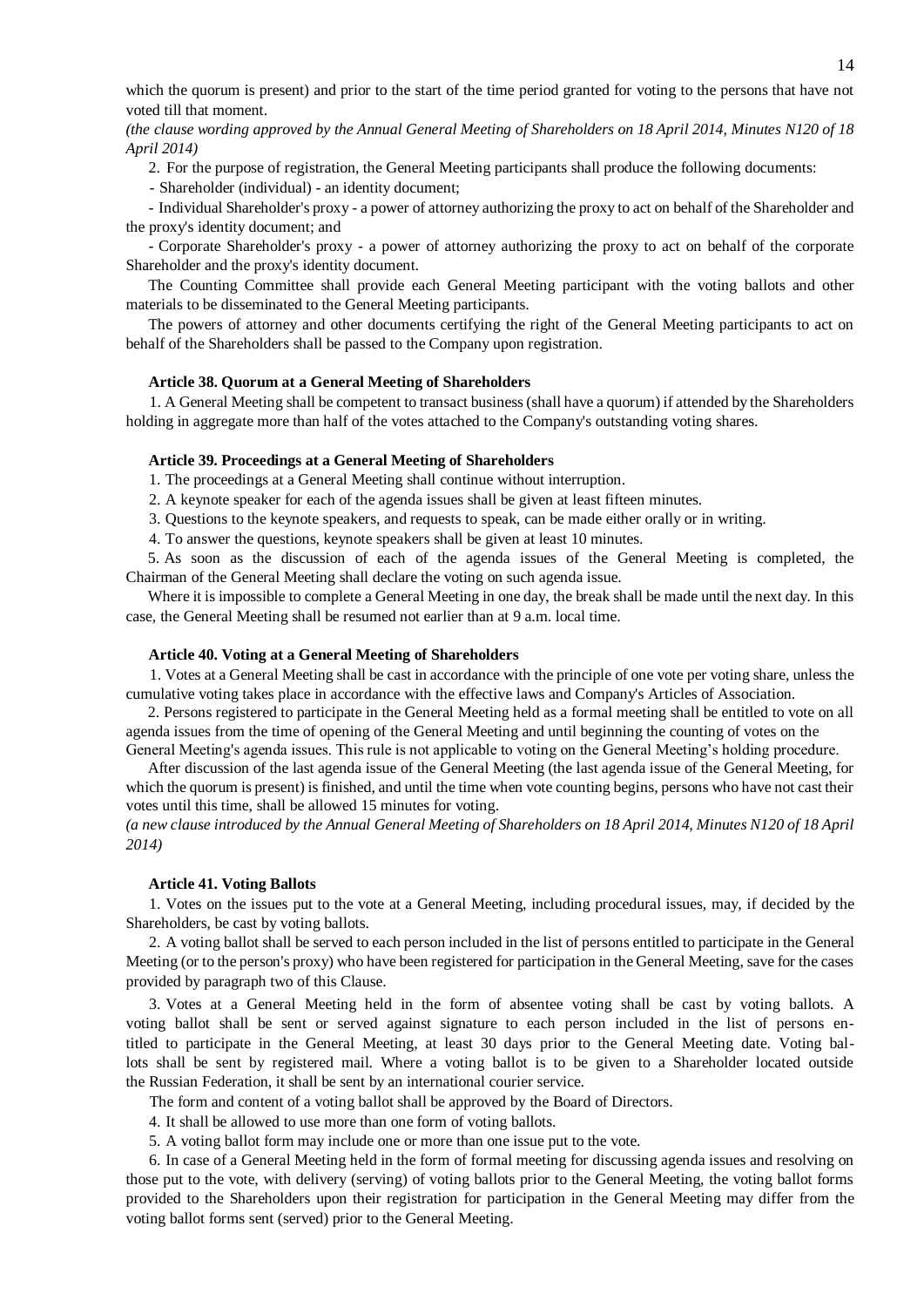## **Article 42. Requirements to the Content of Voting Ballots**

1. *(the clause ceased to be in force and effect by resolution of the Annual General Meeting of Shareholders on 18 April 2014, Minutes N120 of 18 April 2014)*

2. In case of a General Meeting held in the form of formal meeting for discussing agenda issues and resolving on those put to the vote, with delivery (serving) of voting ballots prior to the General Meeting, a voting ballot shall state:

- Company's full business name;

- Company's registered office;
- Form of the General Meeting;
- Date, place and time of the General Meeting;

- Mailing address to which the completed voting ballots can be sent (or address at which these can be personally delivered to the Company);

- Issue put to the vote;

- Wordings of resolutions on the issue (name of each nominee) to be voted on with the voting ballot;

- Voting options for each agenda issue ("For", "Against", and "Abstained"); and

- Reminder for the Shareholder to sign the voting ballot.

3. In case of a General Meeting held in the form of absentee voting, a voting ballot shall state:

- Company's full business name;
- Company's registered office;
- Form of the General Meeting (absentee voting);

- Deadline date for accepting the voting ballots and mailing address to which the completed voting ballots are to be sent;

- Issue put to the vote;

- Wordings of resolutions on the issue (name of each nominee) to be voted on with the voting ballot;
- Voting options for each agenda issue ("For", "Against", and "Abstained"); and

- Reminder for the Shareholder to sign the voting ballot.

4. In case of cumulative voting, a voting ballot shall state this and explain what the cumulative voting is. A voting ballot may contain any further data determined by the Board of Directors when approving the form and text of the voting ballot.

# **Article 43. Voting Procedure**

1. At voting, only those votes shall be counted which are cast for the agenda issues for which only one voting option has been left unchecked by the voter. The voting ballots completed in violation of the said requirement shall be deemed invalid, and the votes cast on the issues contained therein shall not be counted.

2. Where a voting ballot includes more than one issue put to the vote, the failure to meet the above requirement with respect to any one or more than one of such issues shall not invalidate the voting ballot as a whole.

3. The person completing the voting ballot shall be entitled until the closure of the General Meeting of Shareholders to request certification of a copy of the ballot completed thereby by the Counting Committee. *(a new clause introduced by the Annual General Meeting of Shareholders on 18 April 2014, Minutes N120 of 18 April* 

#### **16. Voting Record and Report on Results of Voting at a General Meeting of Shareholders**

# **Article 45. Voting Results**

*2014)*

1. The Counting Committee shall start vote counting on the agenda issues of the General Meeting of Shareholders and summing up voting results 15 minutes after discussion of the last agenda issue of the General Meeting (the last agenda issue of the General Meeting, for which the quorum is present) is finished.

*(the clause wording approved by the Annual General Meeting of Shareholders on 18 April 2014, Minutes N120 of 18 April 2014)*

2. Where the agenda of a General Meeting includes the issues of election of more than one body of the Company, the voting results on these issues shall, regardless of the order in which they have been considered, be determined in the following order:

- 1) Election of the Company's Board of Directors; and
- 2) Election of the Company's Internal Audit Committee.

3) The election of a Company's body shall be deemed valid, provided that the number of the body's members elected is not less than the number of the body's members required to constitute a quorum at a meeting of such body.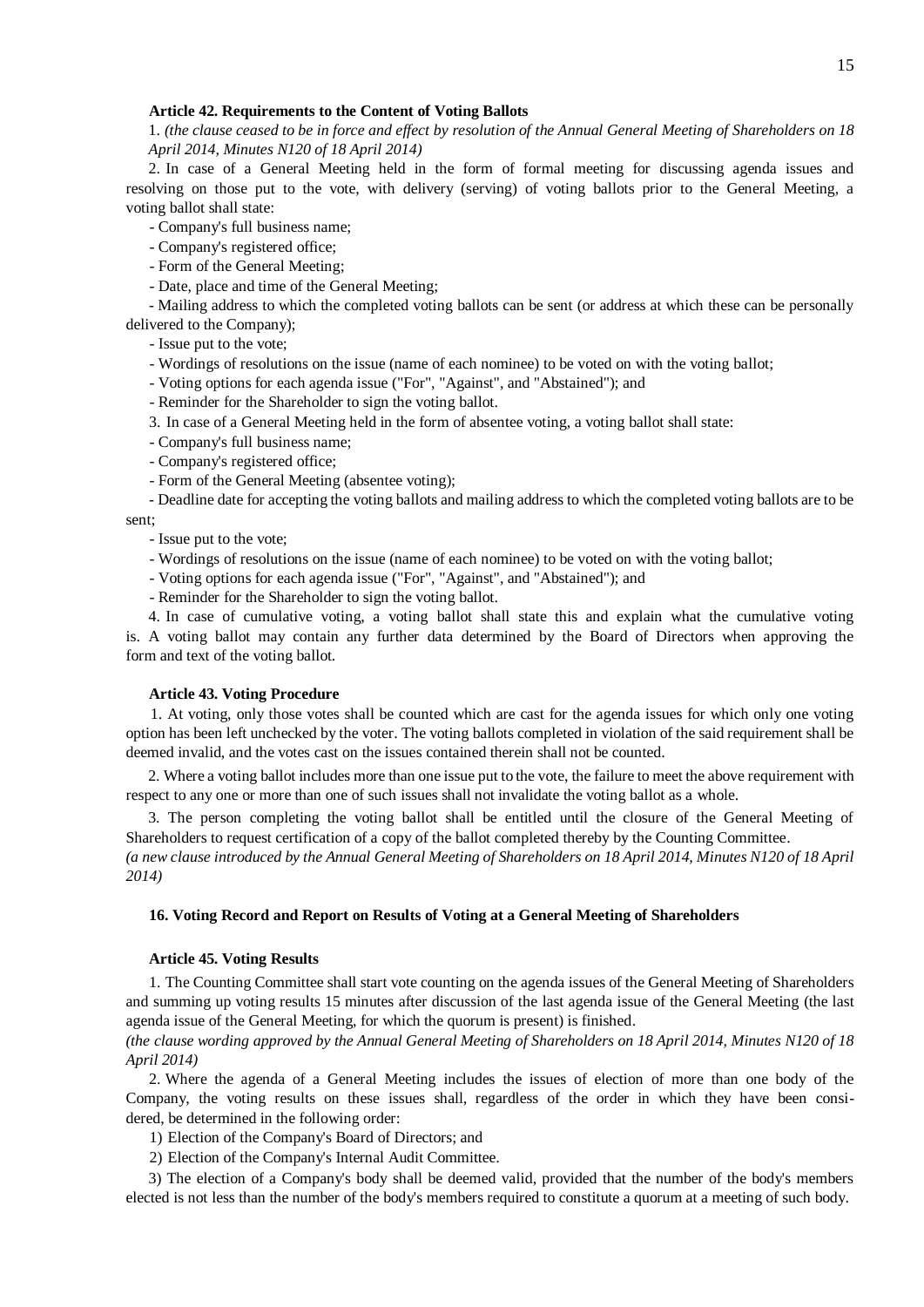4) For the purpose of a Shareholder exercising the Shareholder's right to request from the Company to repurchase the Company's shares held by such Shareholder, a voting ballot in which the "Against" voting option is left unchecked shall be regarded as the vote cast against the issue put to the vote. A voting ballot with the "Abstained" voting option left unchecked, or a voting ballot held invalid, shall not give the Shareholder the right to request from the Company to repurchase the Company's shares held by such Shareholder.

## **Article 46. Voting Record and Report on Results of Voting at a General Meeting of Shareholders**

1. Upon voting, the Counting Committee, or the person exercising the Counting Committee's functions, shall draw up the voting record showing the voting results for each of the agenda issues put to the vote. The voting record shall be drawn up within 3 business days after the General Meeting is closed, or after the deadline date for accepting the voting ballots in case of the General Meeting held in the form of absentee voting.

*(the clause wording approved by the Annual General Meeting of Shareholders on 18 April 2014, Minutes N120 of 18 April 2014)*

2. The voting record shall state:

- Company's full business name;

- Company's registered office;

- Type of the General Meeting (annual or extraordinary);

- Form of the General Meeting;

- Date of the General Meeting (deadline date for accepting the voting ballots in case of the General Meeting held in the form of absentee voting);

- Time of the General Meeting;

- Place of the General Meeting (place where the voting results have been determined, in case of the General Meeting held in the form of absentee voting);

- Agenda of the General Meeting;

- Commencement time and end time of registration of persons entitled to participate in the General Meeting held in the form of formal meeting;

- Opening time and closing time of the General Meeting held in the form of formal meeting, and, where the resolutions adopted by the General Meeting and voting results thereon have been announced at the General Meeting, commencement time of counting the votes cast;

- Number of votes held by the persons included in the list of persons entitled to participate in the General Meeting, for each of the agenda issues;

- Number of votes held by the persons who have participated in the General Meeting, for each of the agenda issues, and indication of whether the quorum for each of such issues has been present;

- Number of votes cast for each of the voting options ("For", "Against", and "Abstained"), for each of the agenda issues for which the quorum has been present;

- Number of votes cast (for each of the agenda issues put to the vote) which have not been counted on account of the voting ballots being held invalid *(inter alia,* with respect to the voting on the relevant issues);

- Full business name, location of the registrar performing the functions of the Counting Committee, and names of the registrar's authorized persons; and

*(the paragraph wording approved by the Annual General Meeting of Shareholders on 18 April 2014, Minutes N120 of 18 April 2014)*

- Date of the voting record drawn up by the Counting Committee.

3. The resolutions adopted at a General Meeting and the voting results shall be announced at the General Meeting at which the voting took place, or alternatively notified, within 10 days after the voting record is drawn up, in the form of a voting results report sent to the persons included in the list of persons entitled to participate in the General Meeting (the said report shall be sent by registered mail to each person included in the said list).

# **18. Minutes of General Meetings of Shareholders**

# **Article 47. Drawing up the Minutes of a General Meeting of Shareholders**

1. The minutes of a General Meeting shall be drawn up within 3 business days after the General Meeting is closed. *(the clause wording approved by the Annual General Meeting of Shareholders on 18 April 2014, Minutes N120 of 18 April 2014)*

2. In case of a General Meeting held in the form of absentee voting, the minutes of the General Meeting, with respect to the absentee voting results, shall be drawn up within 15 days after the deadline date for accepting the absentee voting ballots.

3. The minutes of a General Meeting shall state:

- Company's full business name;